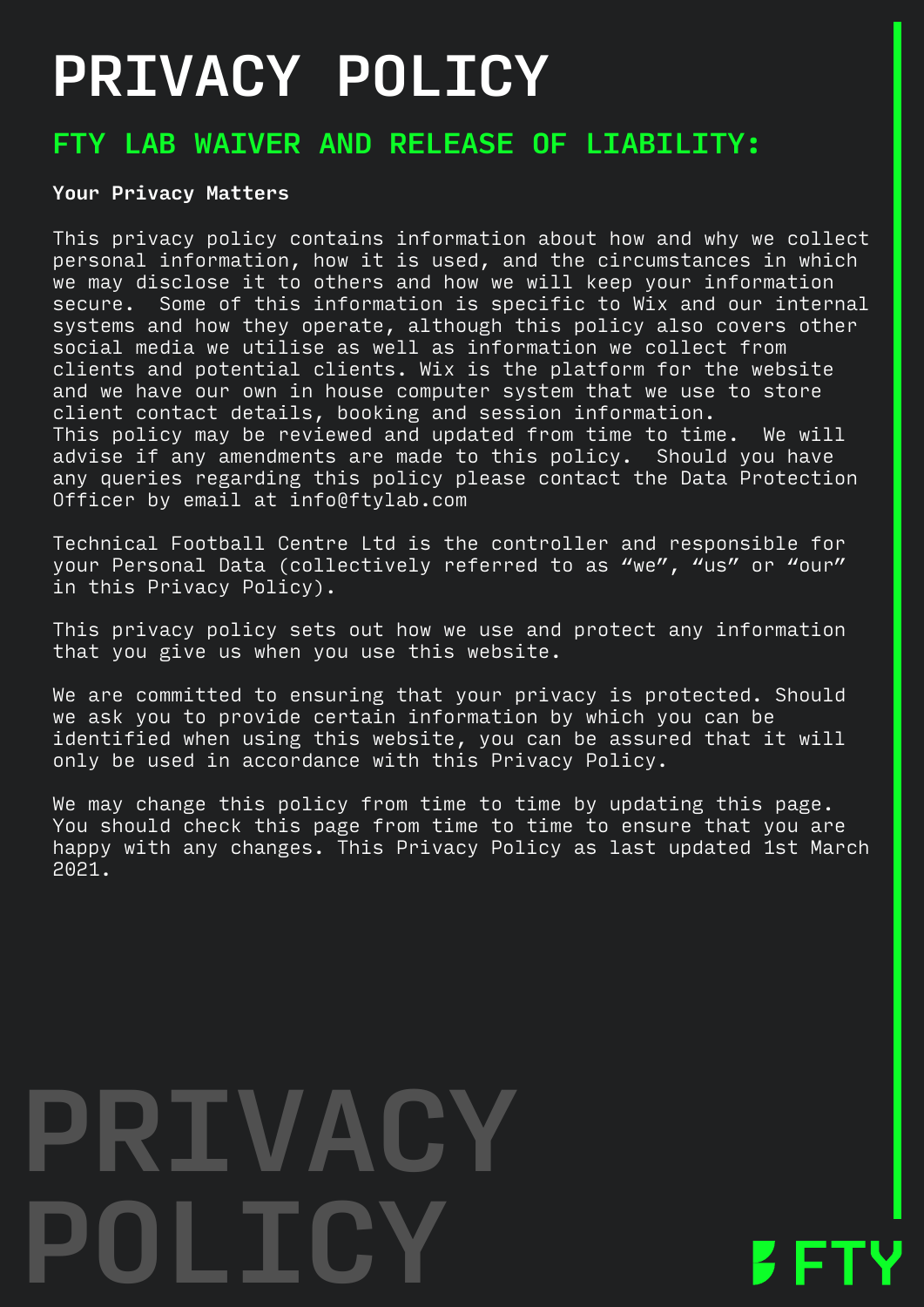#### What we collect

• Identity Data: Name

• Contact Data: Contact information including email address and telephone number

- Demographic information such as postcode
- IP addresses

• Technical Data includes anonymised internet protocol (IP) address, browser type and version, time zone setting and location, browser plug-in types and versions, operating system and platform – stored by Google Analytics on the devices you use to access this website

• Marketing and Communications Data

Usage Data including the amount of time you use our website in a given set of time

#### How is your personal data collected?

We use different methods to collect data from and about you including through:

Direct interactions. You may give us your identity by filling in forms or by corresponding with us by post, phone, email or otherwise. This includes Personal Data you provide when you:

- Complete a contact us form;
- Subscribe to our newsletter;
- Request service support; or

Automated technologies or interactions. As you interact with our website, we may automatically collect Technical Data about your equipment, browsing actions and patterns. We collect this Personal Data by using cookies, server logs and other similar technologies. We may also receive Technical Data about you if you visit other websites employing our cookies.

Third parties or publicly available sources. We may receive Personal Data about you from various third parties and public sources. We currently only use Google Analytics (with anonymised feature) Technical Data.

external parts of the collect information which you provide the collect the Personal Information which you provide the collect the Personal Information which you sign  $\bullet$  We collect information which you provide us with voluntarily. For example we collect the Personal Information you provide when you register to our Services; when you sign into our Services via third

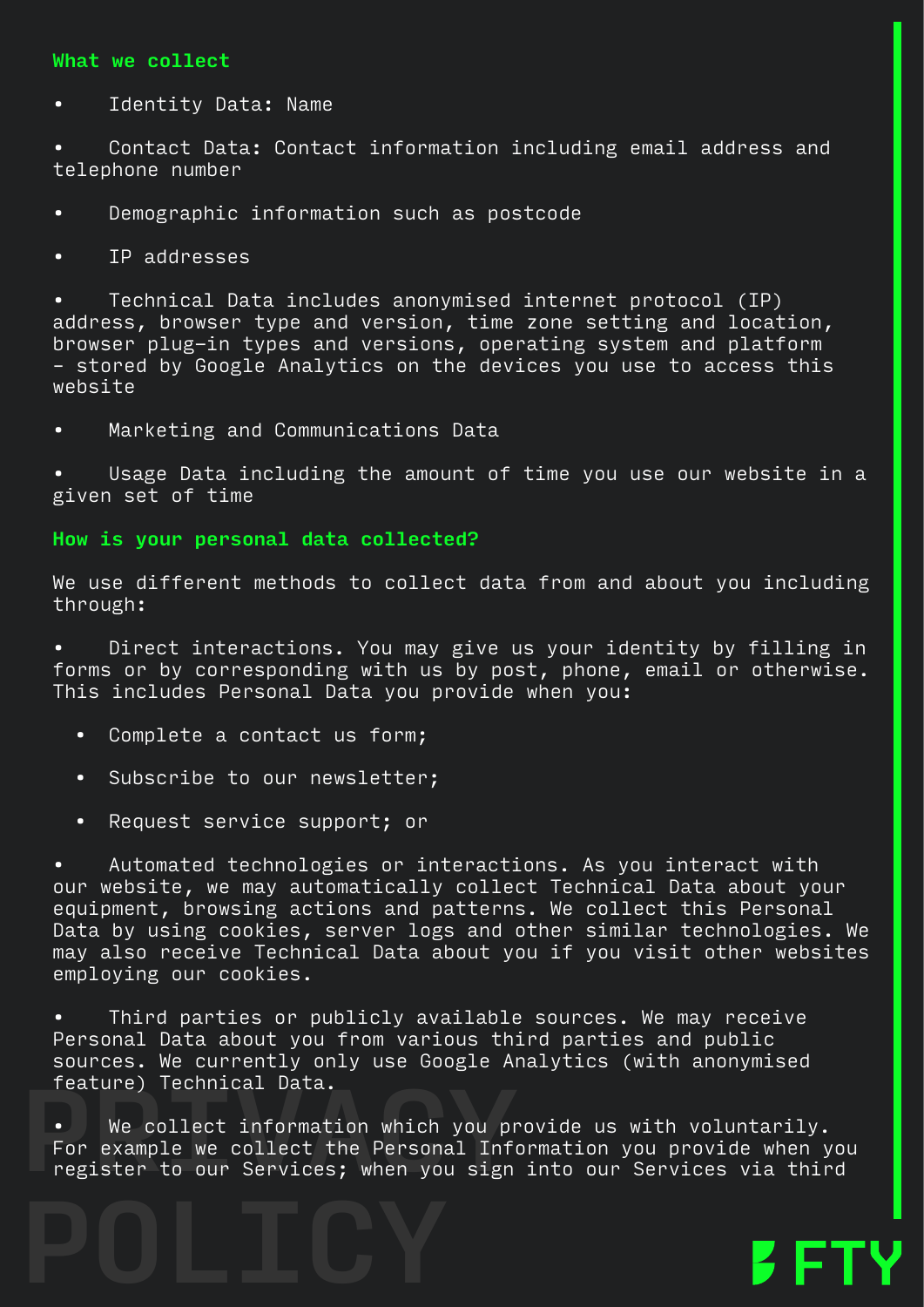party services such as Google or Facebook; when you place purchases and / or register domain names; when you submit or upload such Personal Information as you use any of our Services; and / or when you contact us directly by any communication channel (eg. Wix support tickets, emails.)

We will only use your personal data when the law allows us to. Most commonly, we will use your personal data in the following circumstances:

Where you have given us explicit consent to use your personal data.

Where we need to perform the contract we are about to enter into or have entered into with you.

Where it is necessary for our Legitimate Interests (or those of a third party) and your interests and fundamental rights do not override those interests. Legitimate Interest means the interest of our business in conducting and managing our business to enable us to give you the best service and the best and most secure experience. We make sure we consider and balance any potential impact on you (both positive and negative) and your rights before we process your personal data for our Legitimate Interests. We do not use your personal data for activities where our interests are overridden by the impact on you (unless we have your consent or are otherwise required or permitted to by law).

Under a Performance of Contract. Performance of Contract means processing your data where it is necessary for the performance of a contract to which you are a party or to take steps at your request before entering into such a contract.

• Where we need to comply with a legal or regulatory obligation.

What we do with the information we gather

We require this information to understand your needs and provide you with a better service, and in particular for the following reasons:

- Internal record keeping
- We may use the information to improve our products and services.

We may periodically send emails about new vacancies, sports industry news, job searching and the latest updates from the FTY Lab or other information which we think you may find interesting using the email address which you have provided.

end that the control of the protect of the proteins of the proteins of the proteins of the protein plane or mail. We may use the information according to your interests. POLICY • From time to time, we may also use your information to contact you for market research purposes. We may contact you by email, phone or mail. We may use the information to customise the website according to your interests.

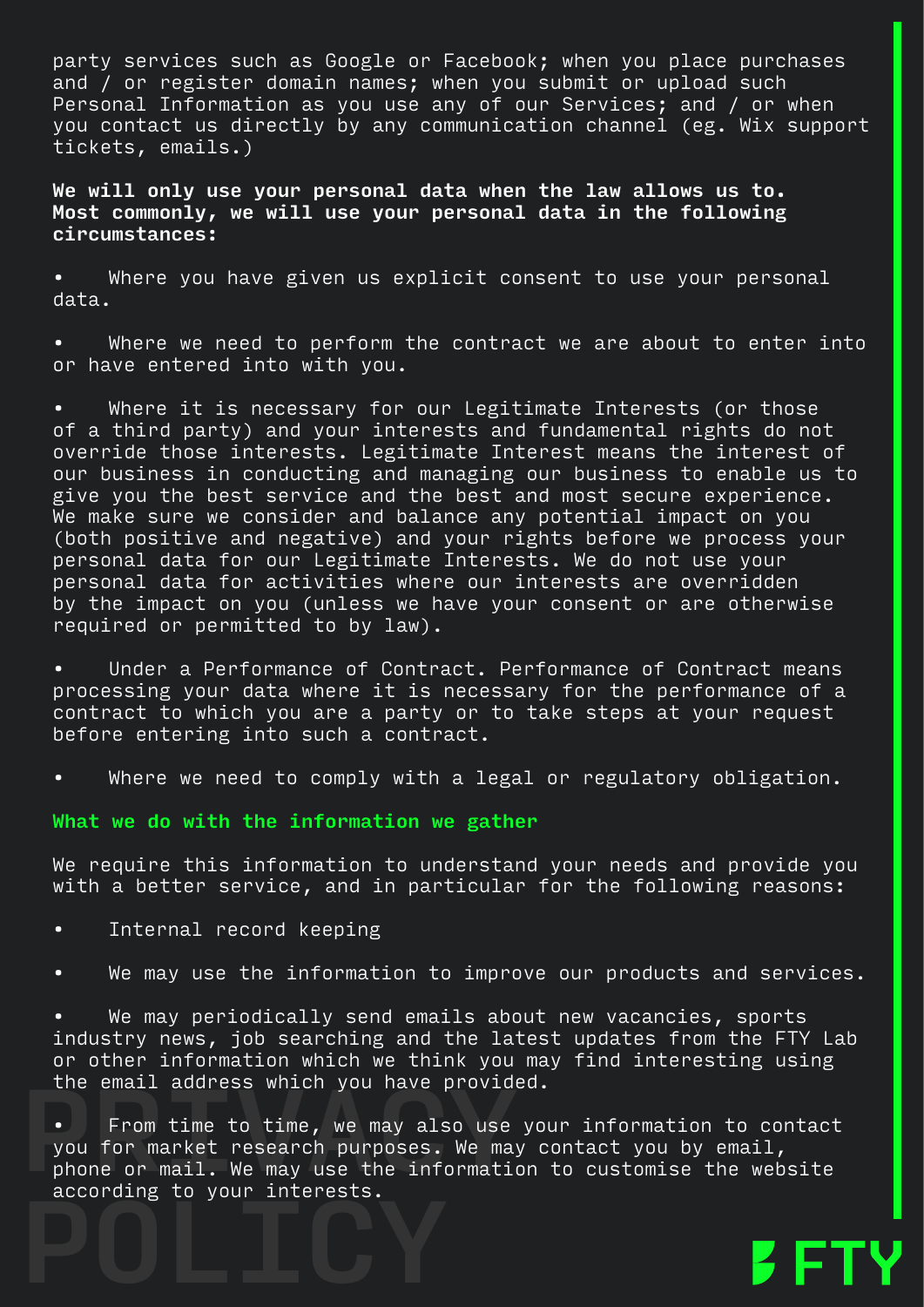Note that we may process your Personal Data for more than one lawful ground depending on the specific purpose for which we are using your data. Please contact us if you need details about the specific legal ground we are relying on to process your Personal Data.

#### **Security**

We are committed to ensuring that your information is secure. In order to prevent unauthorised access or disclosure, we have put in place suitable physical, electronic and managerial procedures to safeguard and secure the information we collect online.

#### How we use cookies

A cookie is a small file which asks permission to be placed on your computer's hard drive. Once you agree, the file is added and the cookie helps analyse web traffic or lets you know when you visit a particular site. Cookies allow web applications to respond to you as an individual. The web application can tailor its operations to your needs, likes and dislikes by gathering and remembering information about your preferences.

We use traffic log cookies to identify which pages are being used. This helps us analyse data about web page traffic and improve our website in order to tailor it to customer needs. We only use this information for statistical analysis purposes and then the data is removed from the system.

Overall, cookies help us pro

vide you with a better website, by enabling us to monitor which pages you find useful and which you do not. A cookie in no way gives us access to your computer or any information about you, other than the data you choose to share with us.

You can choose to accept or decline cookies. Most web browsers automatically accept cookies, but you can modify your browser setting to decline cookies if you prefer. This may prevent you from taking full advantage of the website however.

#### Links to other websites

Our website may contain links to other third party websites of interest. However, once you have used these links to leave our website, you should note that we do not have any control over that other third party websites. Therefore, we cannot be responsible for the protection and privacy of any information which you provide whilst visiting such sites and such websites are not governed by this privacy statement.

You should exercise caution and look at the privacy statement<br>applicable to the website in question. We do not control thes<br>third–party websites and are not liable for their privacy poli<br>When you leave our website, we enco POLICY applicable to the website in question. We do not control these third-party websites and are not liable for their privacy policies. When you leave our website, we encourage you to read the privacy policy of every website you visit.

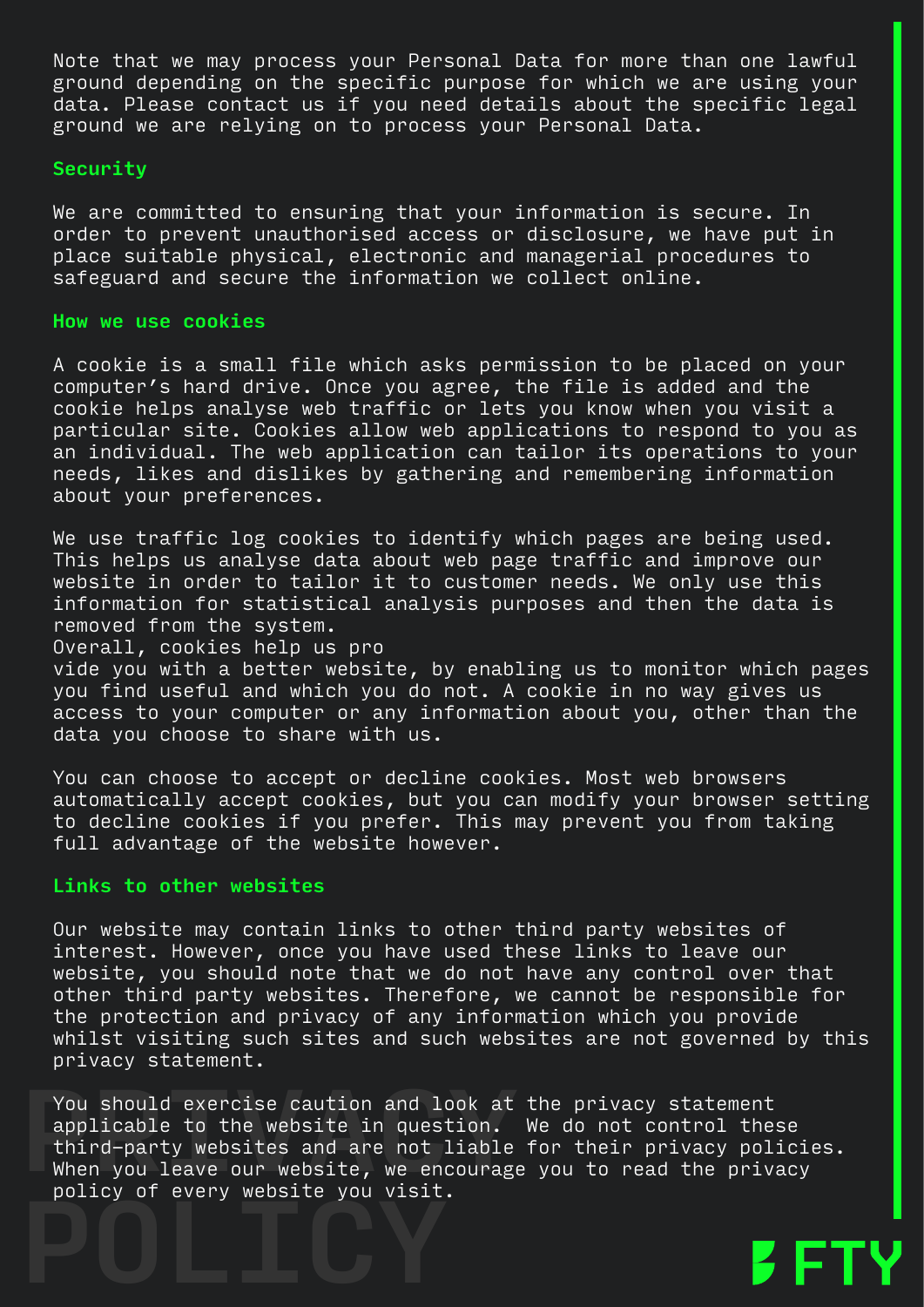| Cookie - Universal Analytics<br>(latest version) | What we use them for                                                                                                                                                                                                                                                                                                                                                                                                                                                   |
|--------------------------------------------------|------------------------------------------------------------------------------------------------------------------------------------------------------------------------------------------------------------------------------------------------------------------------------------------------------------------------------------------------------------------------------------------------------------------------------------------------------------------------|
| $_{\rm \perp}$ ga                                | This is used by Analytics to calculate<br>visitors, session, campaign data, etc.<br>Expiration time is set to two (2) years<br>and it resets each time when a visitor<br>hits a page. No personal information<br>or data is stored. Used to distinguish<br>users.<br>This cookie enables us to estimate our<br>audience size and usage pattern. See<br>weblink below:<br>https://developers.google.com/analytics/<br>devguides/collection/analyticsjs/cookie-<br>usage |
| gat                                              | Described by Google as "Used to throttle<br>request rate" (no more information is<br>available about this cookie). Expires in<br>ten (10) minutes. This cookie enables us<br>to limit the number of times information<br>is recorded. See weblink below:<br>https://developers.google.com/analytics/<br>devguides/collection/analyticsjs/cookie-<br>usage                                                                                                              |
| gid                                              | This is used to distinguish users but<br>has a 24 hours expiration time. See<br>weblink below:<br>https://developers.google.com/analytics/<br>devguides/collection/analyticsjs/cookie-<br>usage                                                                                                                                                                                                                                                                        |

#### How to manage cookies

Our cookies do not store financial information, or information which is capable of directly identifying you (such as your name or address). Cookies simply allow our website to retrieve this information in order to personalise and improve your experience of our website.

was the following weblinks:<br>
The following weblinks:<br>
The following weblinks:<br>
The following weblinks: However, if you wish to restrict, block or delete cookies provided by our site – or any other website – you can use your browser to do this. Each browser is different so check the 'Help' menu of your particular browser to learn how to change your cookie preferences, or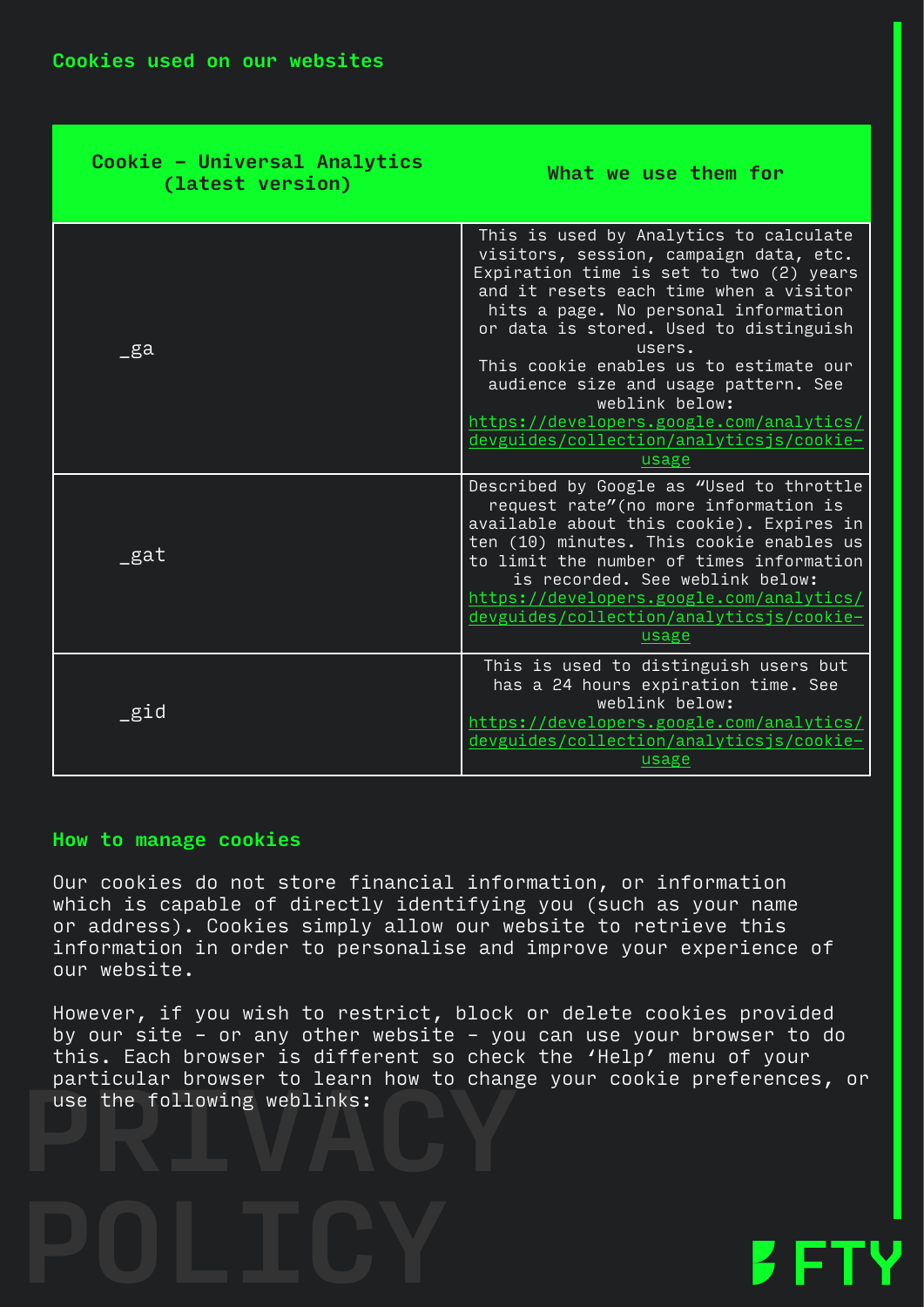## Microsoft Internet Explorer

Help: https://support.microsoft.com/?ln=en-gb How to manage cookies in IE 11: https://support.microsoft.com/en-us/ help/17442/windows-internet-explorer-delete-manage-cookies

### Mozilla Firefox

Help: https://support.mozilla.org/en-US/home?as=u Cookies: https://support.mozilla.org/en-US/kb/ Cookies?s=manage+cookies&r=0&e=es&as=s

#### Google Chrome

Help: https://support.google.com/chrome/?hl=en-GB Manage Cookies: https://support.google.com/chrome/bin/answer. py?hl=en-GB&answer=95647

#### Google Analytics

Our analytics partner also provides the ability for users to opt-out using the following link: https://tools.google.com/dlpage/gaoptout

Please bear in mind that if you do this, certain personalised features of this website and others cannot be provided to you.

If you wish to learn more about cookies in general and how to manage them, visit https://www.aboutcookies.org

#### Third Party Cookies

To help improve your experience of our site we use content from other sites to help users and improve usability for example Google Maps for store locators. We also use social sites such as Facebook and Twitter to allow businesses to communicate with their clients along with analytics to help improve user experience. We do not control these social media websites and we suggest you read their cookie policy to see which ones they use and how to manage them.

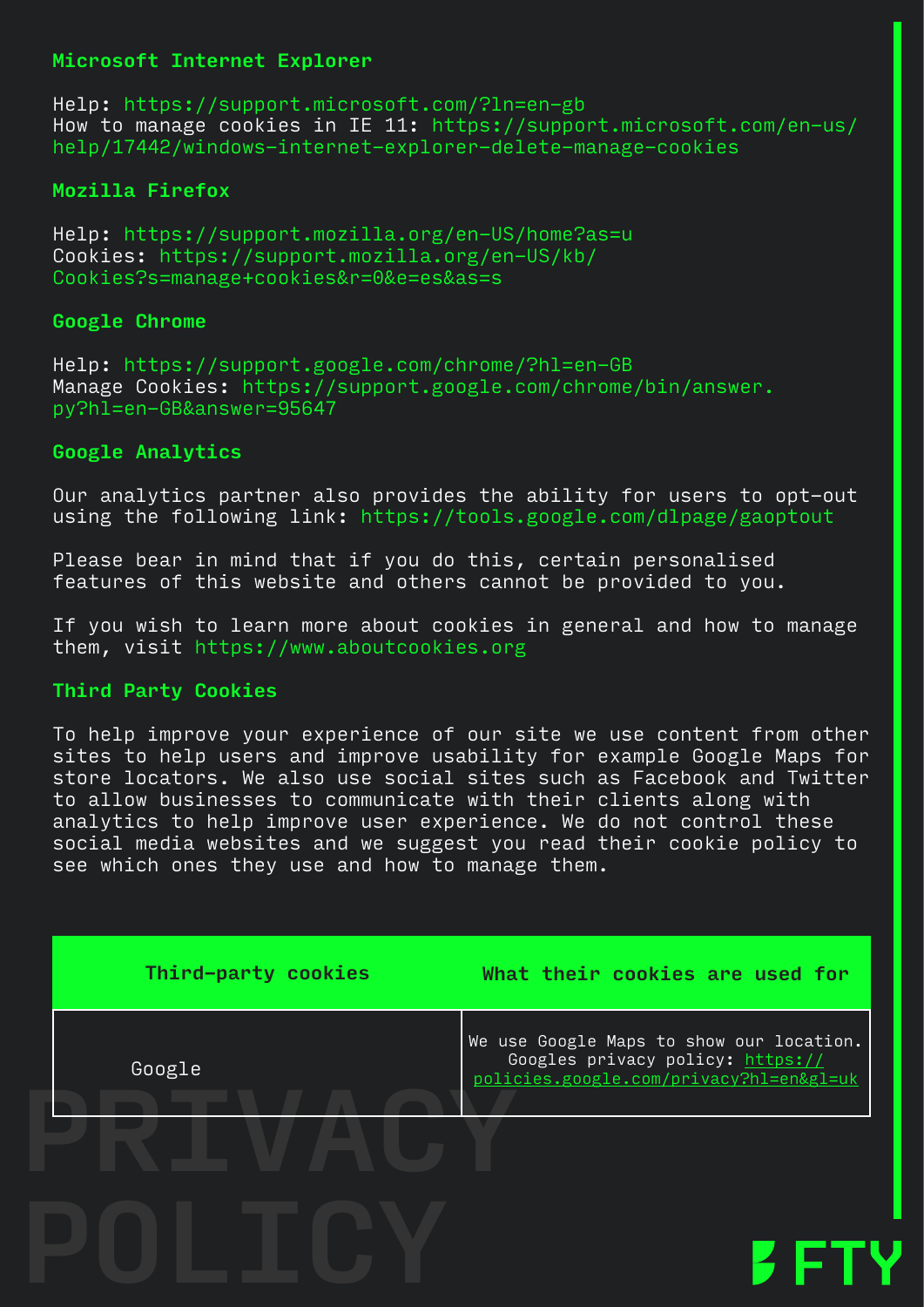| Third-party cookies | What their cookies are used for                                                                                                                                                                                                                                                          |
|---------------------|------------------------------------------------------------------------------------------------------------------------------------------------------------------------------------------------------------------------------------------------------------------------------------------|
| Social Tools        | We take advantage of social networks and<br>like to share our content with friends<br>across these networks, you may receive<br>cookies from these websites. We are not<br>in control of these third-party cookies,<br>if you'd like to learn more about them -<br>visit their websites. |
| Facebook            | https://www.facebook.com/privacy/<br>explanation                                                                                                                                                                                                                                         |
| Instagram           | https://help.instagram.<br>com/519522125107875                                                                                                                                                                                                                                           |
| YouTube             | https://www.youtube.com/<br>static?gl=GB&template=terms                                                                                                                                                                                                                                  |
| Tik Tok             | https://www.tiktok.com/legal/terms-of-<br>use                                                                                                                                                                                                                                            |
| Twitter             | https://twitter.com/en/tos                                                                                                                                                                                                                                                               |
| LinkedIn            | https://www.linkedin.com/legal/1/<br>service-terms                                                                                                                                                                                                                                       |

### Controlling your personal information

information for example if you have previously agreed to us using<br>your personal information for direct marketing purposes, you may<br>change your mind at any time and can contact us to let us know. You may choose to restrict the collection or use of your personal your personal information for direct marketing purposes, you may change your mind at any time and can contact us to let us know.

5 F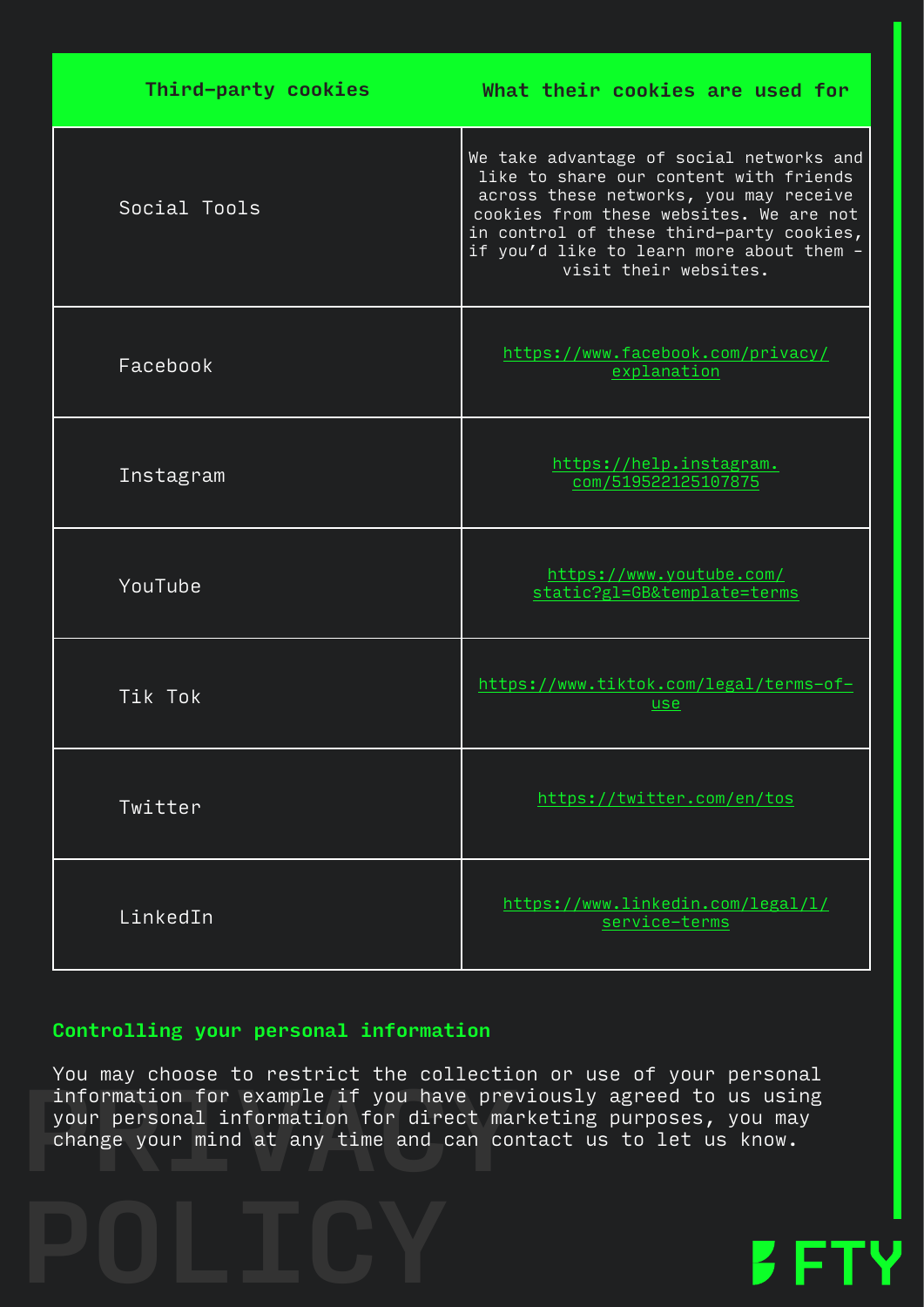#### Opting out

You can ask us to stop sending you communication and / or newsletters at any time by following the opt-out links on any email message sent to you.

Where you opt out of receiving these messages, this will not apply to personal data provided to us to register with us and use our recruitment services.

#### Change of purpose

We will only use your personal data for the purposes for which we collected it, unless we reasonably consider that we need to use it for another reason and that reason is compatible with the original purpose. If you wish to get an explanation as to how the processing for the new purpose is compatible with the original purpose, please contact us.

If we need to use your personal data for an unrelated purpose, we will notify you and we will explain the legal basis which allows us to do so.

Please note that we may process your personal data without your knowledge or consent, in compliance with the above rules, where this is required or permitted by law.

#### Disclosures of your personal data

We may have to share your personal data with the parties set out below for the purposes set out in the table above.

Internal Third Parties. Other companies in our group acting as joint controllers or processors and that provide IT and system administration services and undertake reporting.

External Third Parties. Including service providers acting as processors or hosts who provide IT and system administration services and service agents.

Professional advisers acting as processors or joint controllers including solicitors, barristers, bankers, auditors and insurers based in the United Kingdom who provide consultancy, banking, legal, insurance and accounting services.

HM Revenue & Customs, regulators and other authorities acting as processors or joint controllers based in the United Kingdom who require reporting of processing activities in certain circumstances.

Fournment Agencies for example for fraud or illegal activities.<br>Third parties to whom we may choose to transfer, or merge parts<br>all of our business or our assets. Alternatively, we may seek to<br>acquire other businesses or m POLICY Third parties to whom we may choose to transfer, or merge parts or all of our business or our assets. Alternatively, we may seek to acquire other businesses or merge with them. If a change happens to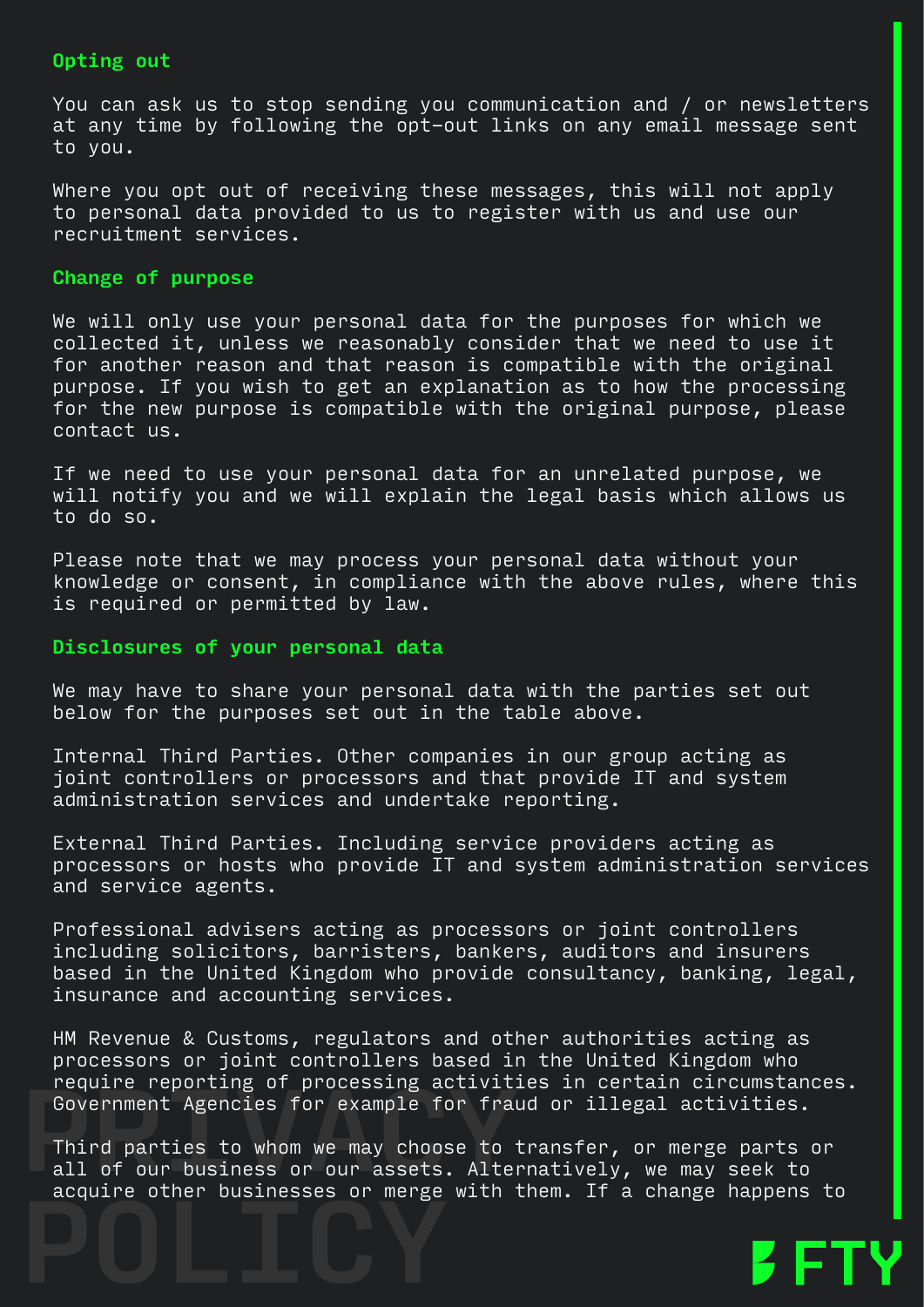our business, then the new owners may use your personal data in the same way as set out in this Privacy Policy.

We require all third parties to respect the security of your personal data and to treat it in accordance with the law. We do not allow our third-party service providers to use your personal data for their own purposes and only permit them to process your personal data for specified purposes and in accordance with our instructions.

#### Data retention

How long will you use my personal data for?

We will only retain your personal data for as long as necessary to fulfil the purposes we collected it for, including for the purposes of satisfying any legal, accounting, or reporting requirements.

To determine the appropriate retention period for personal data, we consider the amount, nature, and sensitivity of the personal data, the potential risk of harm from unauthorised use or disclosure of your personal data, the purposes for which we process your personal data and whether we can achieve those purposes through other means, and the applicable legal requirements.

In some circumstances, you can ask us to delete your data: see "Request erasure of your personal data", below for further information.

In some circumstances, we may anonymise your personal data (so that it can no longer be associated with you) for research or statistical purposes in which case we may use this information indefinitely without further notice to you.

#### Your legal rights

Under certain circumstances, you have rights under data protection laws in relation to your personal data as listed below:

Request access to your personal data (commonly known as a "data subject access request"). This enables you to receive a copy of the personal data we hold about you and to check that we are lawfully processing it.

• Request correction of the personal data that we hold about you. This enables you to have any incomplete or inaccurate data we hold about you corrected, though we may need to verify the accuracy of the new data you provide to us.

• Request erasure of your personal da<br>us to delete or remove personal data whe<br>for us continuing to process it. Request erasure of your personal data. This enables you to ask us to delete or remove personal data where there is no good reason for us continuing to process it.

l F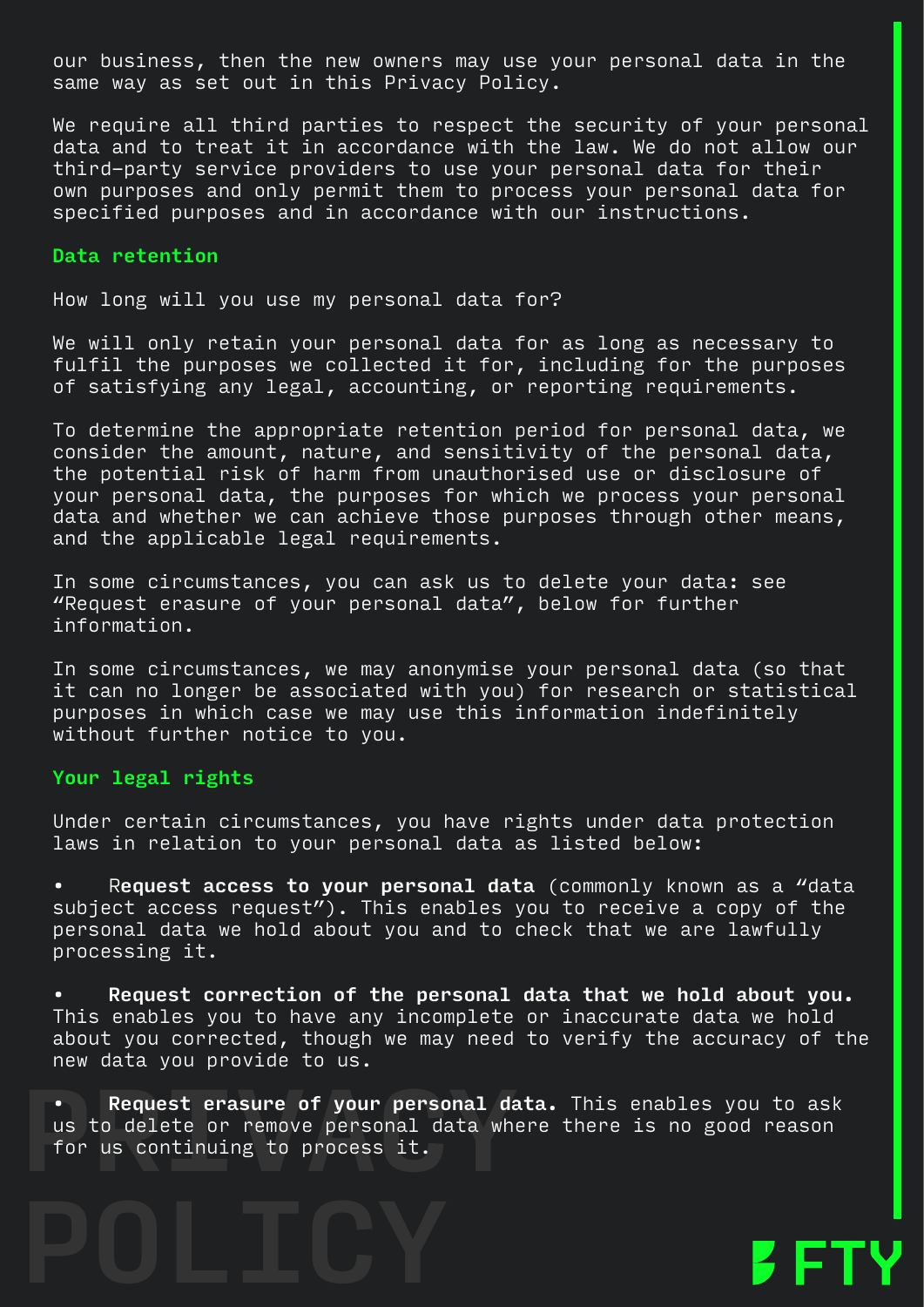Object to processing of your personal data where we are relying on a Legitimate Interest (or those of a third party) and there is something about your situation which makes you want to object to processing on this ground as you feel it impacts on your fundamental rights and freedoms.

Request restriction of processing of your personal data. This enables you to ask us to suspend the processing of your personal data in the following scenarios: (a) if you want us to establish the data's accuracy; (b) where our use of the data is unlawful but you do not want us to erase it; (c) where you need us to hold the data even if we no longer require it as you need it to establish, exercise or defend legal claims; or (d) you have objected to our use of your data but we need to verify whether we have overriding legitimate grounds to use it.

Request the transfer of your personal data to you or to a third party. We will provide to you, or a third party you have chosen, your personal data in a structured, commonly used, machine-readable format. Note that this right only applies to automated information which you initially provided consent for us to use or where we used the information to perform a contract with you.

• Withdraw consent at any time where we are relying on consent to process your personal data. However, this will not affect the lawfulness of any processing carried out before you withdraw your consent. If you withdraw your consent, we may not be able to provide certain services to you. We will advise you if this is the case at the time you withdraw your consent.

Please email us on info@ftylab.com if you wish to exercise any of these rights.

#### No fee usually required

You will not have to pay a fee to access your personal data (or to exercise any of the other rights). However, we may charge a reasonable fee if your request is clearly unfounded, repetitive or excessive. Alternatively, we may refuse to comply with your request in these circumstances.

#### What we may need from you

for further information in relation to your request to speed up our response. We may need to request specific information from you to help us confirm your identity and ensure your right to access your personal data (or to exercise any of your other rights). This is a security measure to ensure that personal data is not disclosed to any person who has no right to receive it. We may also contact you to ask you response.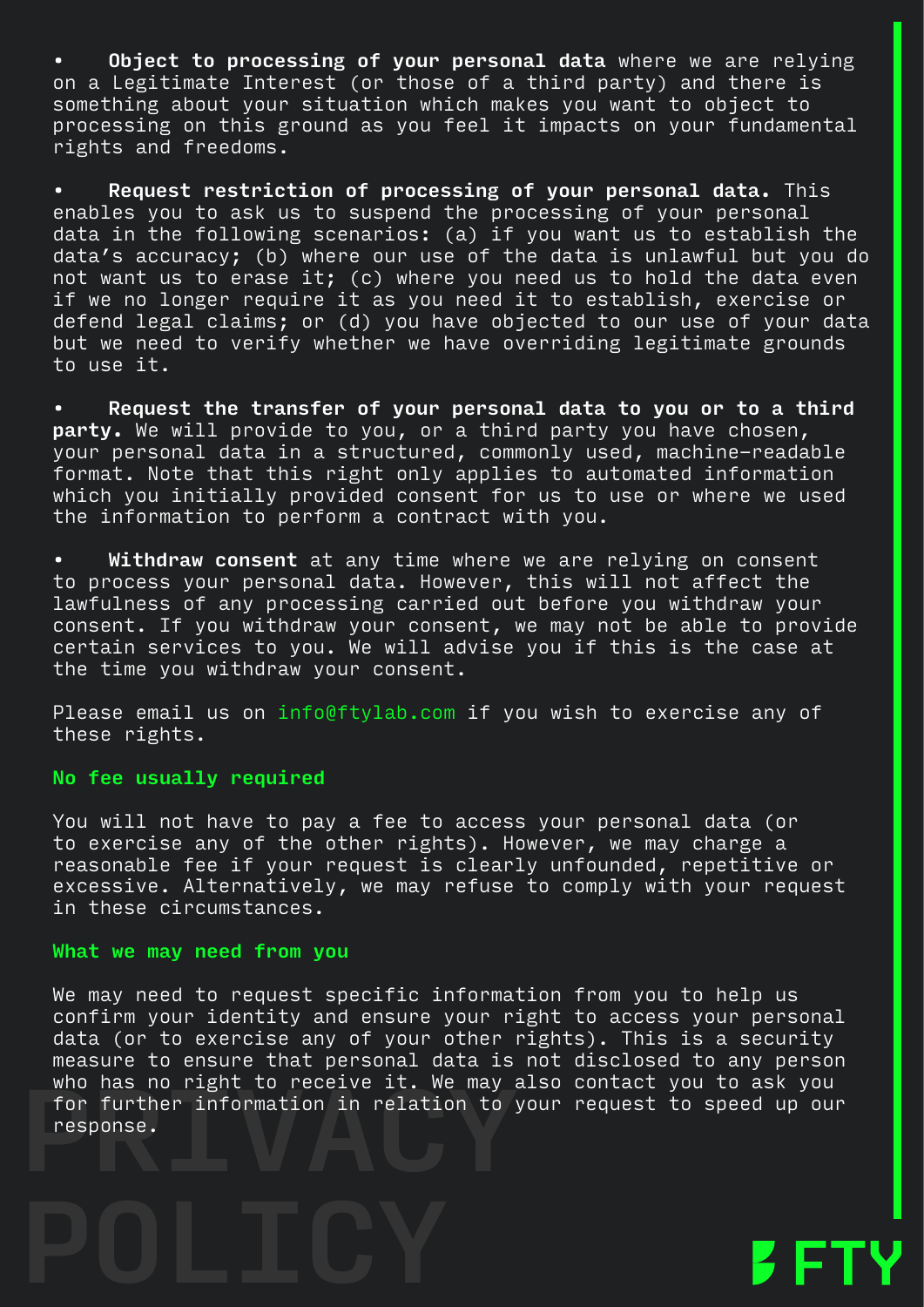#### Time limit to respond

We try to respond to all legitimate requests within thirty (30) calendar days from the date of receipt of your request. Occasionally it may take us longer, if your request is particularly complex or you have made a number of requests. In this case, we will notify you and keep you updated. Where you are sending us a request via post rather than email we recommend you send it via recorded delivery to guarantee safe delivery.

#### ICO, Data Protection Act 1998 and GDPR

We adhere to the following principles:

access to your information is restricted to our relevant trained staff only;

where any hard copies are created, the hard copies of your information and confidential documents are kept securely under lock and key.

We have registered with the ICO and adhere to the following principles:

We will periodically evaluate our database and securely delete any contacts no longer engaged or any information no longer needed by us.

We have measures in place to keep your information we hold safe and secure.

• All personal information is transferred by secure email to secure servers on site to which access is only granted to key personnel. Where your information is downloaded to be updated, and as a backup to the cloud, it is only stored on personal drives, only accessible via individual log in.

#### Severability

If a court finds part of this Privacy Policy illegal, the rest will continue in force. Each of the clauses of these terms operates separately. If any court or relevant authority decides that any of them are unlawful, the remaining clauses will remain in full force and effect.

#### Partnership

Nothing North Contracting Sharp School 200 . 200 . 200 contract of employment between you and us. Nothing herein contained shall give rise to a partnership or a

## 5 FT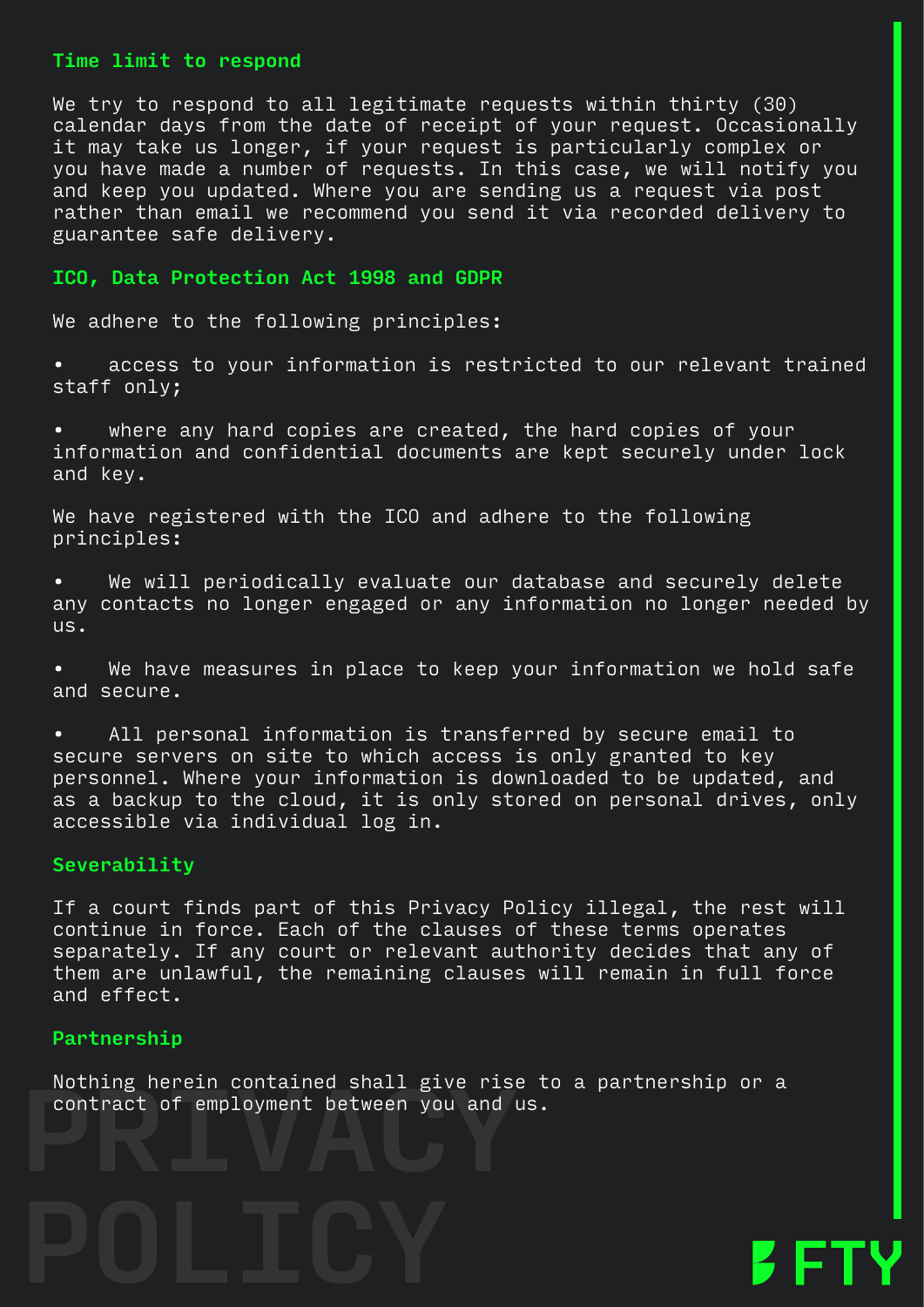#### Assignment

You may not assign, mortgage or otherwise transfer this Privacy Policy, data or any rights, duties and obligations hereunder. It is acknowledged by you that we may use our employees, officers, representatives or third party consultants to carry out our work within this Privacy Policy. We may assign the benefit of this Privacy Policy, data or any rights, duties or obligations to any firm or company in which we hereafter acquire a controlling interest or which acquires a controlling interest in us without prior approval from you. Save that we shall remain primarily liable hereunder until such time as the prospective assignee enters into an agreement to fulfil our obligations hereunder.

#### Waiver

No waiver or affirmation of any breach of or non-compliance with any term hereof by the parties shall be deemed to be a waiver or affirmation of any preceding or succeeding breach of or noncompliance with the same or any other term.

#### Third parties

Save to the extent expressly set out herein, this Privacy Policy and is not intended to nor shall it create any rights, entitlements, claims or benefits enforceable by any person that is not a party hereto. Accordingly, save to the extent expressly set out in this Privacy Policy, no person shall derive any benefit or have any right entitlement or claim in relation to this agreement by virtue of the Contract (Rights of Third Parties) 1999.

#### Jurisdiction

This Privacy Policy shall be governed by and construed in accordance with the laws of England. The parties irrevocably agree that the English Courts shall have exclusive jurisdiction to settle any dispute arising out of or in connection with this Privacy Policy.

#### Further information

If you wish to learn more information or have a question about your Personal Data or cookies please email us on info@ftylab.com with the title of your question in the email subject.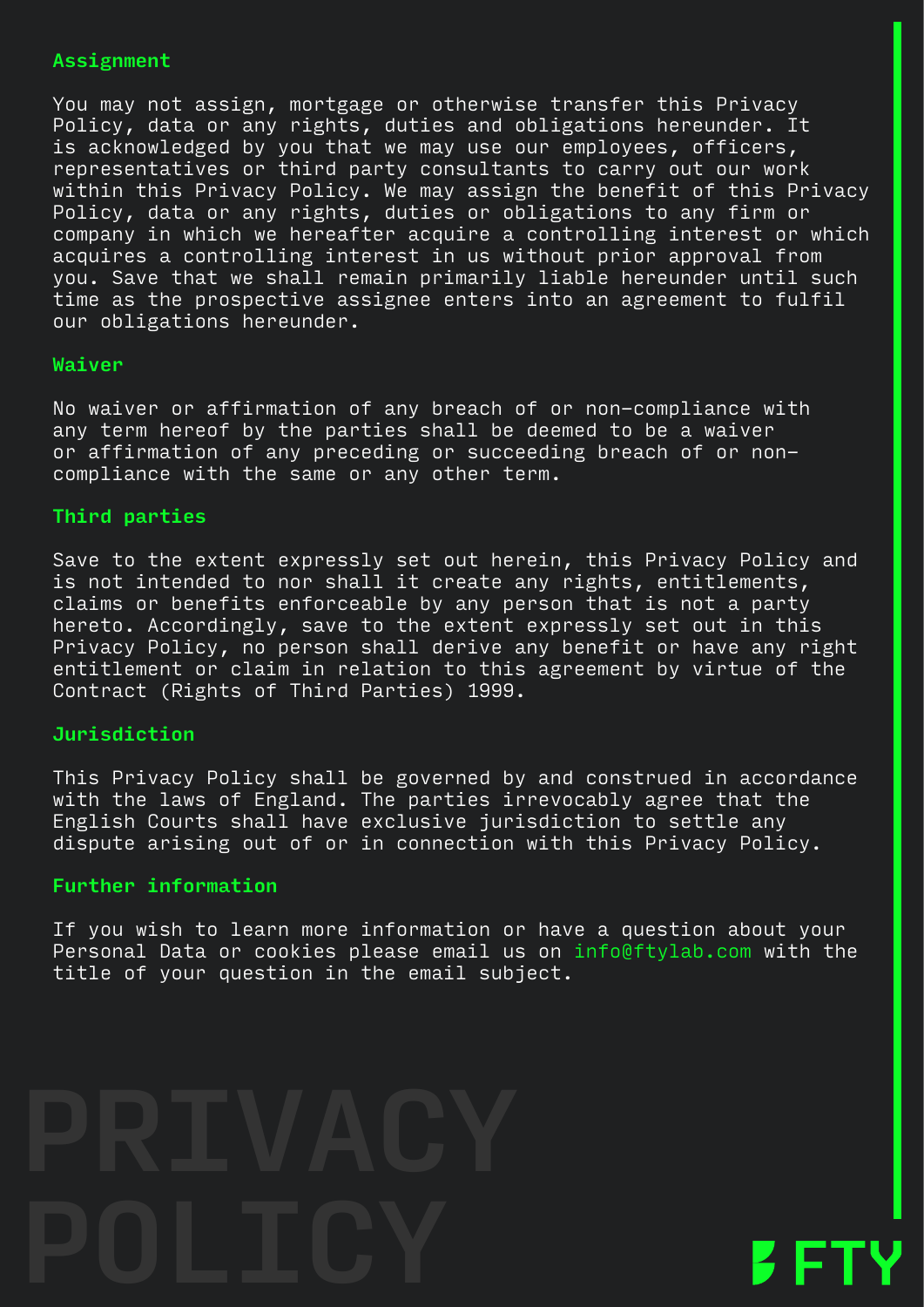You can also complain to the ICO if you are unhappy with how we have used your data.

The ICO's address:

Information Commissioner's Office Wycliffe House Water Lane Wilmslow Cheshire SK9 5AF

Helpline number: 0303 123 1113

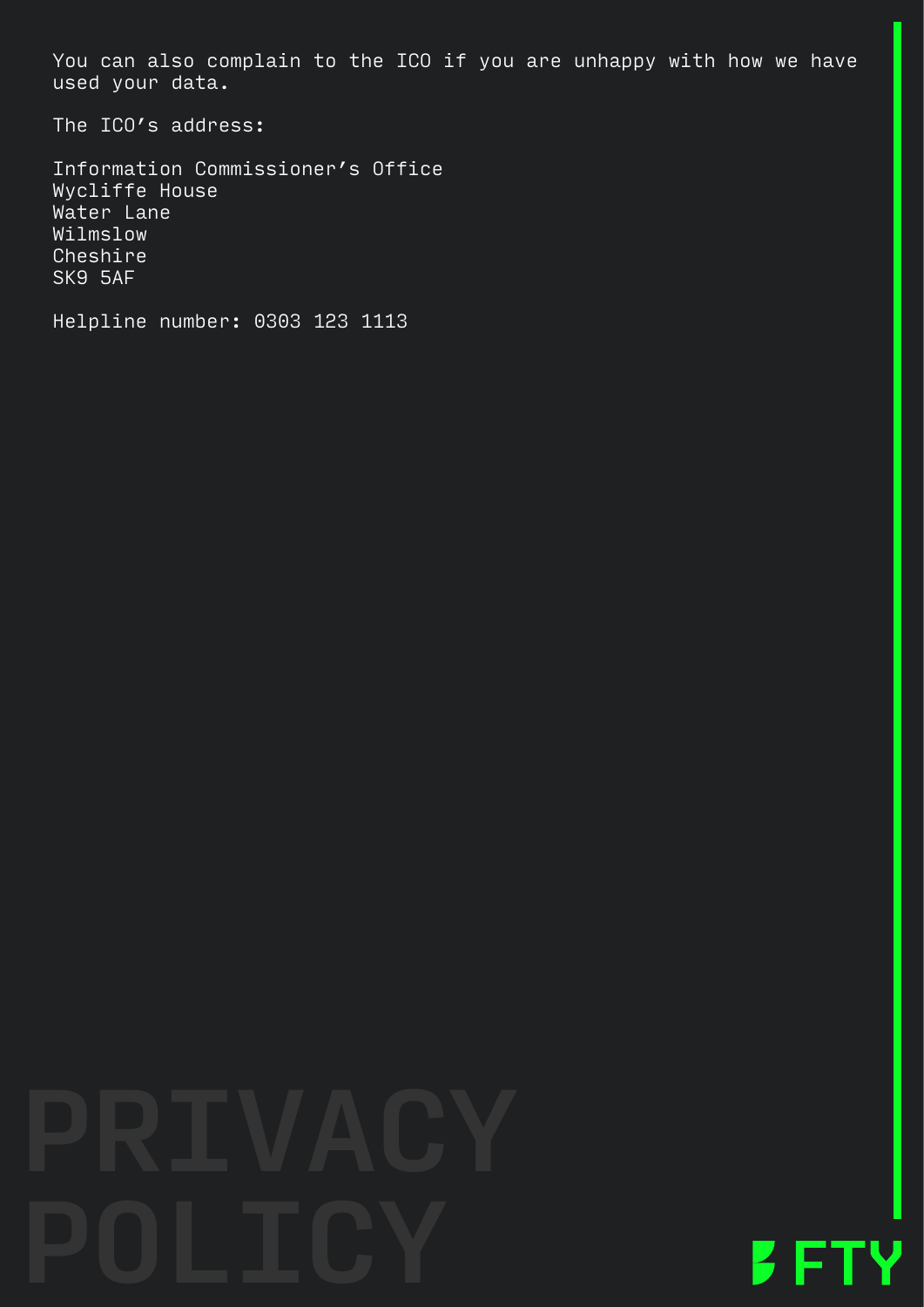#### Wix Information

This Wix.com Privacy Policy ("Privacy Policy") describes how we (Wix. com Ltd., together with its affiliated companies worldwide, including DeviantArt, Inc – "Wix", "we" or "us") collect and use information pertaining to each of our unregistered visitors and registered users, including users with Paid Services (each, a "Visitor" or "User" (respectively), or "you"), in connection with their access to and use of Wix's websites (including and any of its subdomains, the "Website"), web applications ("Wix Apps"), mobile applications ("Mobile Apps"), and related services (collectively, the "Services").

The purpose of this Privacy Policy is to provide you with a clear explanation of when, why and how we collect and use your personal information, as well as an explanation of your statutory rights. This Privacy Policy is not intended to override the terms of any contract you have with us, nor any rights you might have under applicable data privacy laws.

Read this policy and make sure you fully understand our practices in relation to your personal information, before you access or use any of our Services. If you read and fully understand this Privacy Policy, and remain opposed to our practices, you must immediately leave this website, application or service, and avoid or discontinue all use of any of our Services. If you have any questions or concerns regarding this policy, please contact us at.

This policy describes our privacy practices – what information we collect on our visitors and users, how we collect it, what we do with it, how we protect it, and your rights regarding your information.

By accessing or using any of our services, you acknowledge that you have read this Privacy Policy.

#### 2. What information do we collect?

#### 2.1. Visitor and User Information

We collect two types of information regarding our Visitors and Users:

Users' browsing and 'CIICK–Stream' active<br>heatmaps and scrolls, non–identifying in<br>Visitor's or User's device, operating sy<br>screen resolution, language and keyboard 1. Un-identified and non-identifiable information pertaining to a Visitor or un-identified User, which may be made available to us, or collected automatically via his/her use of the Services ("Nonpersonal Information"). Such Non-personal Information does not enable us to identify the Visitor or User from whom it was collected. The Non-personal Information collected by us mainly consists of technical and aggregated usage information, such as Visitors' and Users' browsing and 'click-stream' activity on the Services, session heatmaps and scrolls, non-identifying information regarding the Visitor's or User's device, operating system, internet browser, screen resolution, language and keyboard settings, internet service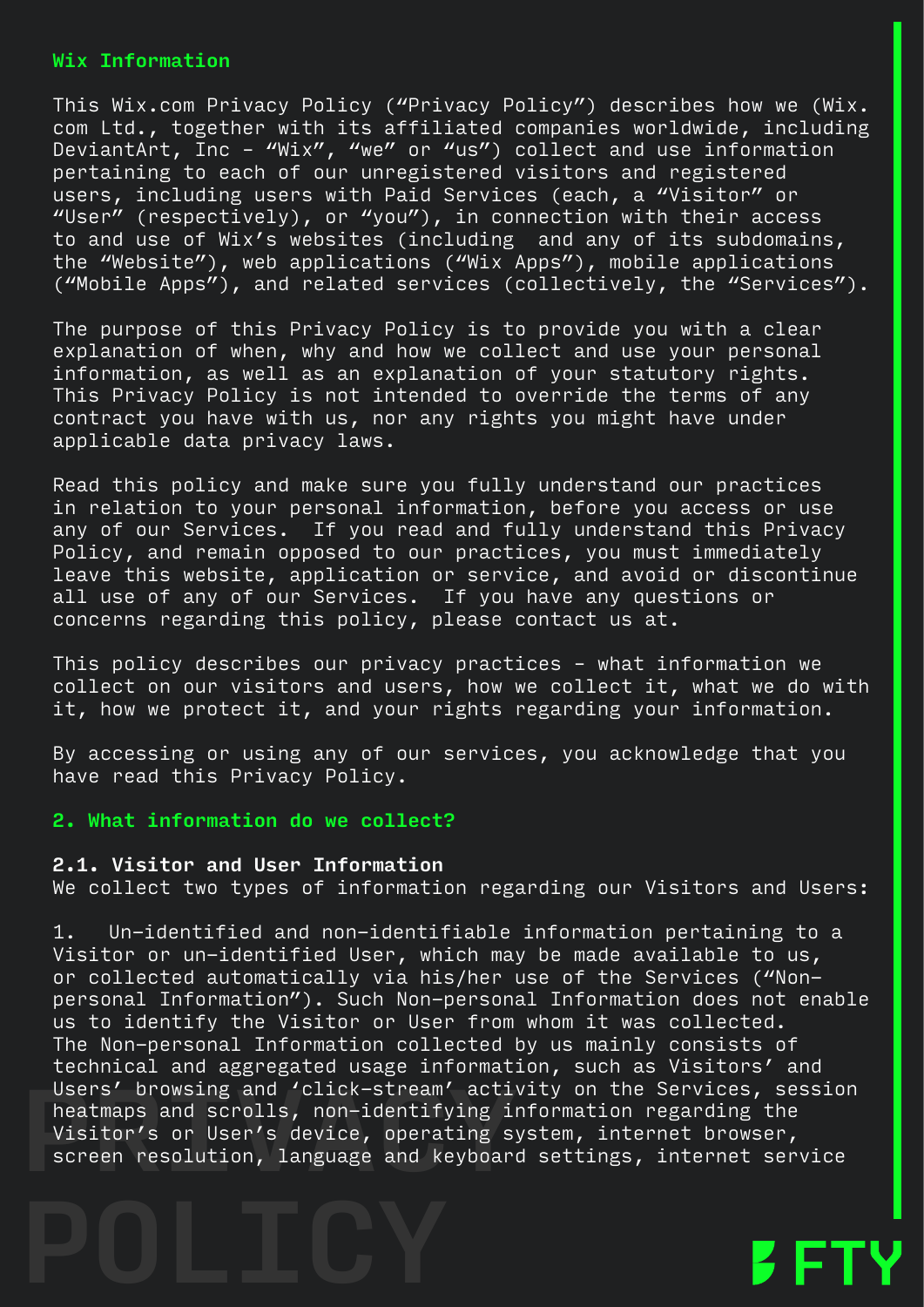provider, referring/exit pages, date/time stamps, etc.

2. Individually identifiable information, namely information that identifies an individual or may with reasonable efforts cause the identification of an individual, or may be of private or sensitive nature ("Personal Information"). The Personal Information collected by us mainly consists of contact details (e.g., e-mail address or phone number), billing details (name, physical billing address, payment method and transaction details), which are only collected from Users with Paid Services, details regarding a browsing or usage session (IP address, Geo-location and/or device unique identifier), details regarding connected third party accounts (such as the e-mail or username for a connected PayPal, Google or Facebook account), scanned identification documents provided to us (such as an ID card, driver's license, passport or official company registration documents), correspondences (including those made through or uploaded to our Services), and any other Personal Information provided to us by Visitors and/or Users through their access to and/or use of the Services. For the avoidance of doubt, any Non-personal Information that is connected or linked to Personal Information (for example, in order to improve the Services we offer) is deemed and treated by us as Personal Information, as long as such connection or linkage exists.

We collect two types of information: Personal Information (which could be used to uniquely identify an individual) and Non-personal Information (which is non-identifying).

We collect such information regarding our users and visitors, our users' users, job applicant and anyone else who may provide it to us.

#### 2.2. Users of Users Information

We may also collect similar information pertaining to visitors and users of our User's websites or services ("Users-of-Users"), solely for and on our Users' behalf (as further described in Section 6 below).

#### 2.3. Wix Jobs Applicant Information

We also collect information that is provided to us by Wix jobs candidates ("Applicants"), when they apply to any of the open positions published at , by e-mail or otherwise (as further described in Section 7 below).

#### 3. How do we collect such information?

There are two main methods we use:

1. We collect information through your<br>you visit or use our Services, including<br>or any User Website, register a User Acc<br>and upload information and content, and/ 1. We collect information through your use of the Services. When you visit or use our Services, including when you browse the Website or any User Website, register a User Account, edit your User Website and upload information and content, and/or download and use any Wix

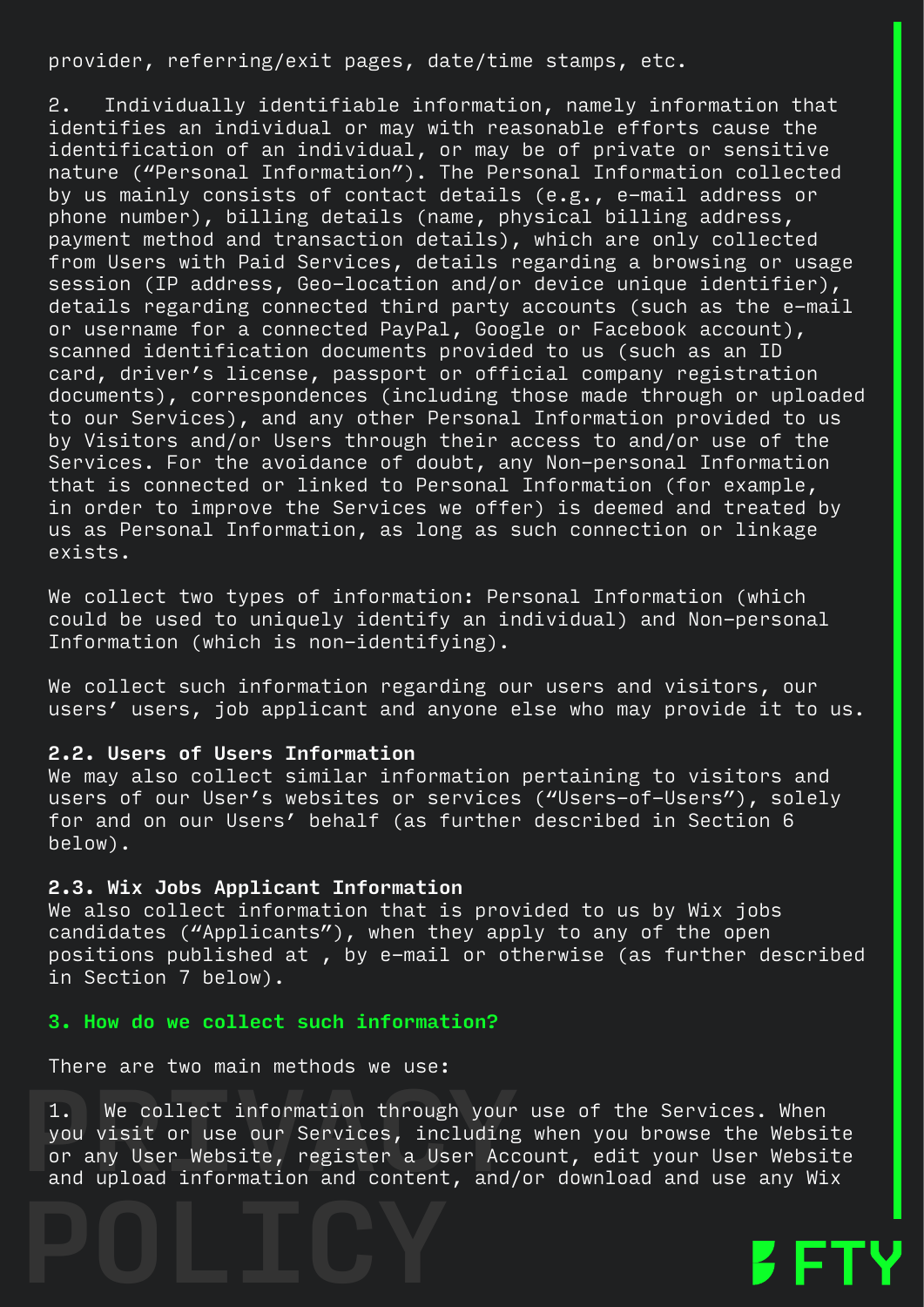Apps and/or Mobile Apps, we are aware of it and will usually gather, collect and record such uses, sessions and related information, either independently or with the help of third-party services as detailed in Section 8 below, including through the use of "cookies" and other tracking technologies, as further detailed in Section 9 below.

2. We collect information which you provide us voluntarily. For example, we collect the Personal Information you provide us when you register to our Services; when you sign in to our Services via third party services such as Facebook or Google; when you place purchases and/or register domain names; when you submit or upload such Personal Information as you use any of our Services; and/or when you contact us directly by any communication channel (e.g., Wix's support tickets, emails).

3. We also collect information from third party sources as described in Section 8 below.

When you visit or use our services – you may also provide us with certain information (either automatically through the process of using the Service, or by manually submitting it).

#### 4. Why do we collect such information?

We collect such Non-personal and Personal Information for the following purposes:

1. To provide and operate the Services;

2. To further develop, customize and improve our Services, based on Visitors' and Users' common or personal preferences, experiences and difficulties:

3. To provide our Users with ongoing customer assistance and technical support;

4. To be able to contact our Visitors and Users with general or personalized service-related notices and promotional messages (as further detailed in Section 10 below);

5. To facilitate, sponsor and offer certain contests, events and promotions, determine participants' eligibility, monitor performance, contact winners and grant prizes and benefits;

and/or interred Non–personal intormation<br>partners may use to provide and improve<br>7. To enhance our data security and fr 6. To create aggregated statistical data and other aggregated and/or inferred Non-personal Information, which we or our business partners may use to provide and improve our respective services;

7. To enhance our data security and fraud prevention capabilities;

# B F'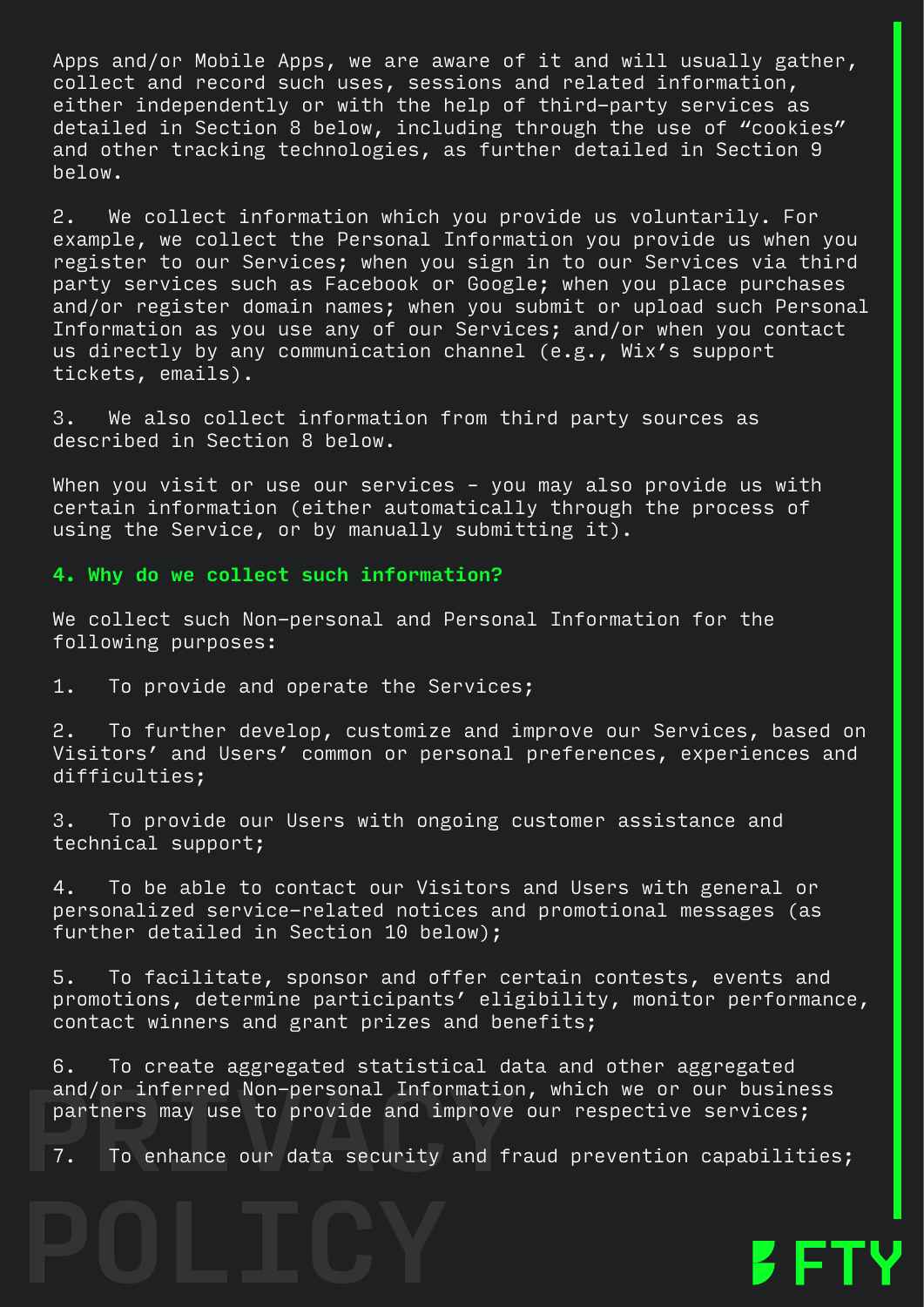8. To consider Applicants' candidacy for working at Wix (as further detailed in Section 7 below); and

9. To comply with any applicable laws and regulations.

#### *We will only use your Personal Information for the purposes set out in Section 4 where we are satisfied that:*

1. our use of your Personal Information is necessary to perform a contract or take steps to enter into a contract with you (e.g. to provide you with a website builder, to provide you with our customer assistance and technical support), or

2. our use of your Personal Information is necessary to comply with a relevant legal or regulatory obligation that we have, or

3. our use of your Personal Information is necessary to support legitimate interests that we have as a business (for example, to maintain and improve our Services by identifying user trends and the effectiveness of Wix campaigns and identifying technical issues), provided it is conducted at all times in a way that is proportionate, and that respects your privacy rights.

We collect and use information in order to provide our services and make them better and safer.

We also collect and use information in order to contact our visitors, users and job applicants, and in order to comply with the laws applicable to us.

#### 5. Where do we store your information?

Wix Visitors', Wix Users' and Users-of-Users' Personal Information may be stored in data centers located at the United States of America, Ireland, South Korea, Taiwan and Israel. We may use other jurisdictions as necessary for the proper delivery of our Services and/or as may be required by law (as further explained below) and in other jurisdictions as necessary for the proper delivery of our Services and/or as may be required by law (as further explained below).

Wix Jobs Applicants Information will be maintained, processed and stored in Israel, in the applied position's location(s), and as necessary, in secured cloud storage provided by our Third Party Services.

wix.com Ltd. is based in Israel, which is considered by the Euro<br>Commission to be offering an adequate level of protection for th<br>Personal Information of EU Member State residents.<br>Wix affiliates and service providers that Wix.com Ltd. is based in Israel, which is considered by the European Commission to be offering an adequate level of protection for the Personal Information of EU Member State residents.

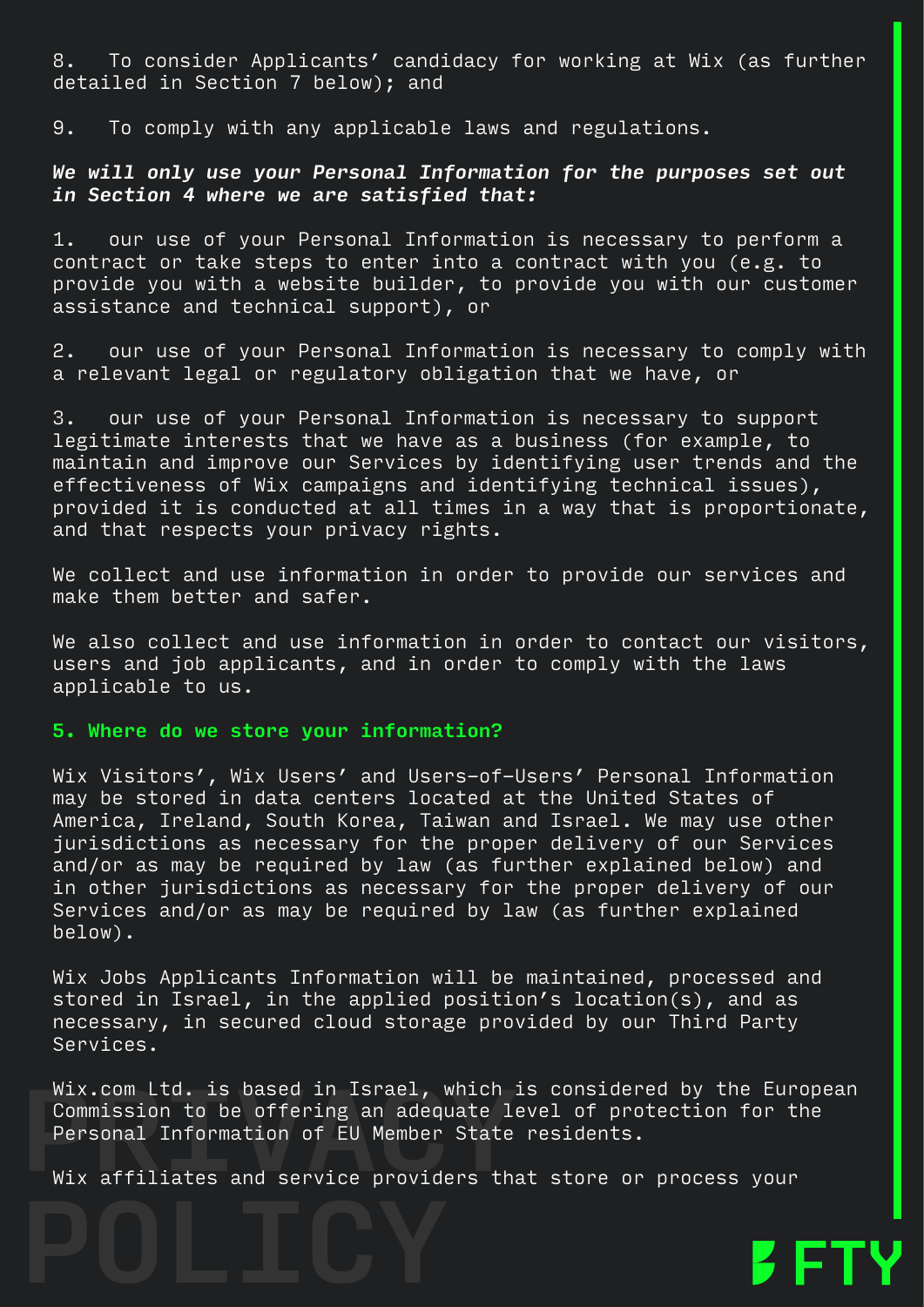Personal Information on Wix's behalf are each contractually committed to keep it protected and secured, in accordance with industry standards and regardless of any lesser legal requirements which may apply in their jurisdiction.

5.1. We may store and process Personal Information in the USA, Europe, Israel, or other jurisdictions, whether by ourselves or with the help of our affiliates and service providers. EU-U.S. Privacy Shield & Swiss-U.S. Privacy Shield Disclosure : Wix.com participates in, and has certified its compliance with, the EU-U.S. Privacy Shield Framework and the Swiss-U.S. Privacy Shield Framework. Wix.com is committed to subjecting all Personal Information received from European Union (EU) member countries and Switzerland, respectively, in reliance on the Privacy Shield Framework, to the Framework's applicable Principles. To learn more about the Privacy Shield Framework, visit the U.S. Department of Commerce's Privacy Shield List, here.

Wix.com is responsible for the processing of Personal Information it receives, under the Privacy Shield Framework, and subsequent transfers to a third party acting as an agent on its behalf. Wix.com complies with the Privacy Shield Principles for all onward transfers of Personal Information from the EU, including the onward transfer liability provisions.

With respect to Personal Information received or transferred pursuant to the Privacy Shield Framework, Wix.com is subject to the regulatory enforcement powers of the U.S. Federal Trade Commission (FTC). In certain situations, Wix.com may be asked to disclose personal data in response to lawful requests by public authorities, including to meet national security or law enforcement requirements, and will do so where permitted by local data protection laws.

If you have an unresolved privacy or data use concern that we have not addressed satisfactorily, please contact our U.S.-based third party dispute resolution provider (free of charge) at.

Under certain conditions, more fully described on the Privacy Shield website, you may invoke binding arbitration when other dispute resolution procedures have been exhausted.

Upon request Wix will provide you with information about whether we hold any of your Personal Information. You may access, correct, or request deletion of your Personal Information by following the instructions provided in these Help Center articles: "GDPR: Retrieving Your Wix Account Data" or "GDPR: Permanently Deleting Your Wix Account. We will respond to your request within a timeframe imposed by local laws or a reasonable timeframe.

Your wix Account. we will respond to you<br>imposed by local laws or a reasonable t:<br>Please note that permanently deleting your information from Wix's databases. Please note that permanently deleting your Wix account erases all of your information from Wix's databases. After completing this process,

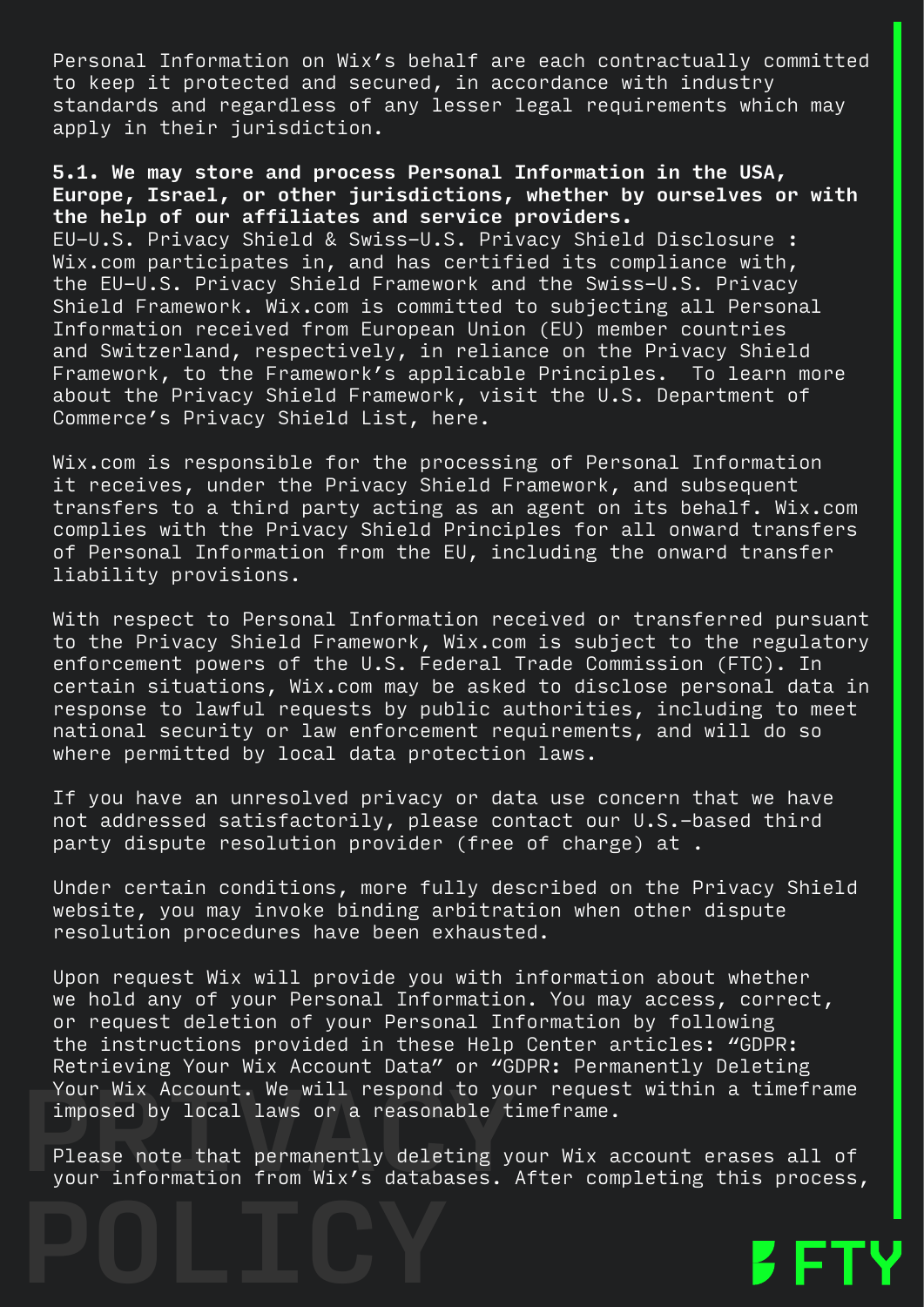you can no longer use any of your Wix Services, your User Account and  $\mathsf{all}$  its data will be removed permanently, and Wix will not be able to restore your account or retrieve your data in the future. If you contact Wix Support in the future, the system will not recognize your account and Support agents will not be able to locate the deleted account.

#### 5.2. Wix's data storage providers are contractually committed to protect and secure your data.

Among other things, Wix adheres to the EU – US & to the Swiss-US Privacy Shield Principles, for further protecting and enhancing our users' privacy.

Data Localisation Obligations: If you reside in a jurisdiction that imposes "data localisation" or "data residency" obligations (i.e., requiring that Personal Information of its residents be kept within the territorial boundaries of such jurisdiction), and this fact comes to our attention, we may maintain your Personal Information within such territorial boundaries, if we are legally obligated to do so.

You acknowledge that while doing so, we may continue to collect, store and use your Personal Information elsewhere, including in the United States of America as explained above.

5.3. Some jurisdictions require us to maintain and store their residents' information locally. We may also collect, process, store and use such information elsewhere, including in the USA.

#### 6. Users-of-users' information

Wix may collect, store and process certain Non-personal and Personal Information of Users-of-Users ("Users-of-Users Information"), solely on our Users' behalf and at their direction. For example, each of our Users is able to import their e-mail contacts from third party services like Gmail, or otherwise collect and manage contacts via their User Website. Such contacts are then stored with Wix, on the User's behalf.

all privacy and data protection laws of<br>Subject to applicable law, Wix will pro<br>Information in accordance with the Data<br>here. For such purposes, Wix serves and shall be considered as a "Processor" and not as the "Controller" (as both such capitalized terms are defined in the European Union General Data Protection Regulation) of such Users-of-Users Information. The Users controlling and operating such User Websites shall be considered as the "Controllers" of such Users-of-Users Information, and are responsible for complying with all laws and regulations that may apply to the collection and control of such Users-of-Users Information, including all privacy and data protection laws of all relevant jurisdictions. Subject to applicable law, Wix will process your User-of-Users Information in accordance with the Data Processing Agreement located here.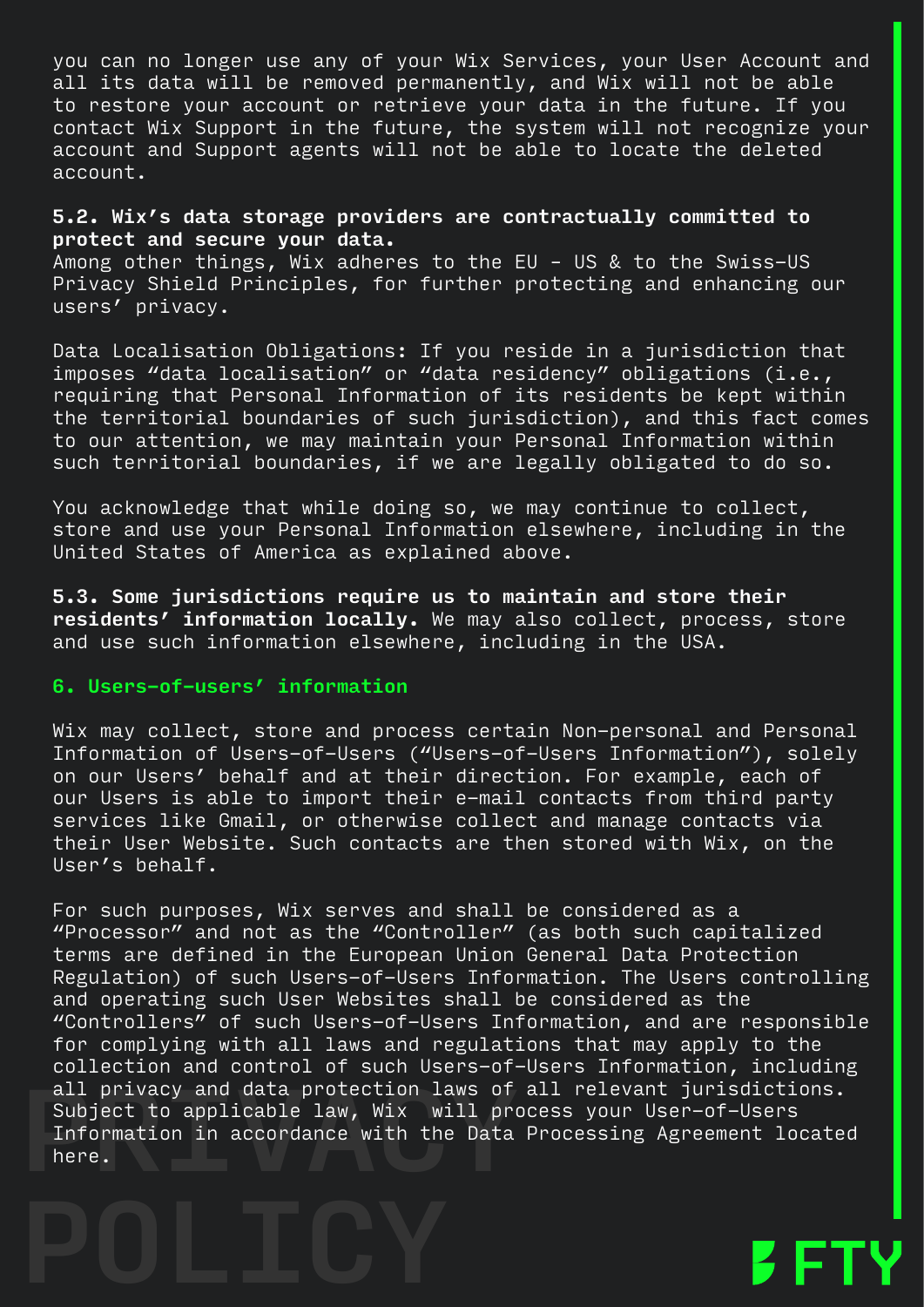You are responsible for the security, integrity and authorized usage of your Users-of-Users' Personal Information, and for obtaining consents, permissions and providing any fair processing notices required for the collection and usage of such information.

Wix cannot provide legal advice to Users or their Users-of-Users, however we do recommend that all Users publish and maintain clear and comprehensive privacy policies on their User Websites, in accordance with the applicable laws and regulations, and that all Users-of-Users carefully read those policies and make sure that they consent to them.

For more information on how Users-of-Users Information may be handled by Wix (which may be relevant for the specific notice you provide to and/or consent you obtain from your Users-of-Users), please see Sections 8, 13 and 14 below.

If you are a visitor, user or customer of any of our Users, please read the following: Wix has no direct relationship with the individual Users-of-Users whose Personal Information it processes. If you are a visitor, user or customer of any of our Users, and would like to make any requests or queries regarding your Personal Information, please contact such User(s) directly. For example, if you wish to access, correct, amend, or delete inaccurate information processed by Wix on behalf of its Users, please direct your query to the relevant User (who is the "Controller" of such data). If requested to remove any Users-of-Users' Personal Information, we will respond to such request within thirty (30) days. Unless otherwise instructed by our User, we will retain their Users-of-Users' Personal Information for the period set forth in Section 13 below.

Wix may collect and process information regarding the users of our users. We do this solely on our users' behalf, and at their direction. Our users are solely responsible for their users-of-users information, including for its legality, security and integrity.

Wix has no direct relationship with any of its users' users. If you are a user-of-user, please contact the Wix site owner directly.

#### 7. Wix jobs applications

Applicants, and are committed to keep Ap<br>and use it solely for Wix's internal red<br>for identifying Applicants, evaluating<br>hiring and employment decisions, and com<br>or in writing). Wix welcomes all qualified Applicants to apply to any of the open positions published at , by sending us their contact details and CV ("Applicants Information") via the relevant Position Application Form on our Website, or through any other means provided by us. We understand that privacy and discreetness are crucial to our Applicants, and are committed to keep Applicants Information private and use it solely for Wix's internal recruitment purposes (including for identifying Applicants, evaluating their applications, making hiring and employment decisions, and contacting Applicants by phone or in writing).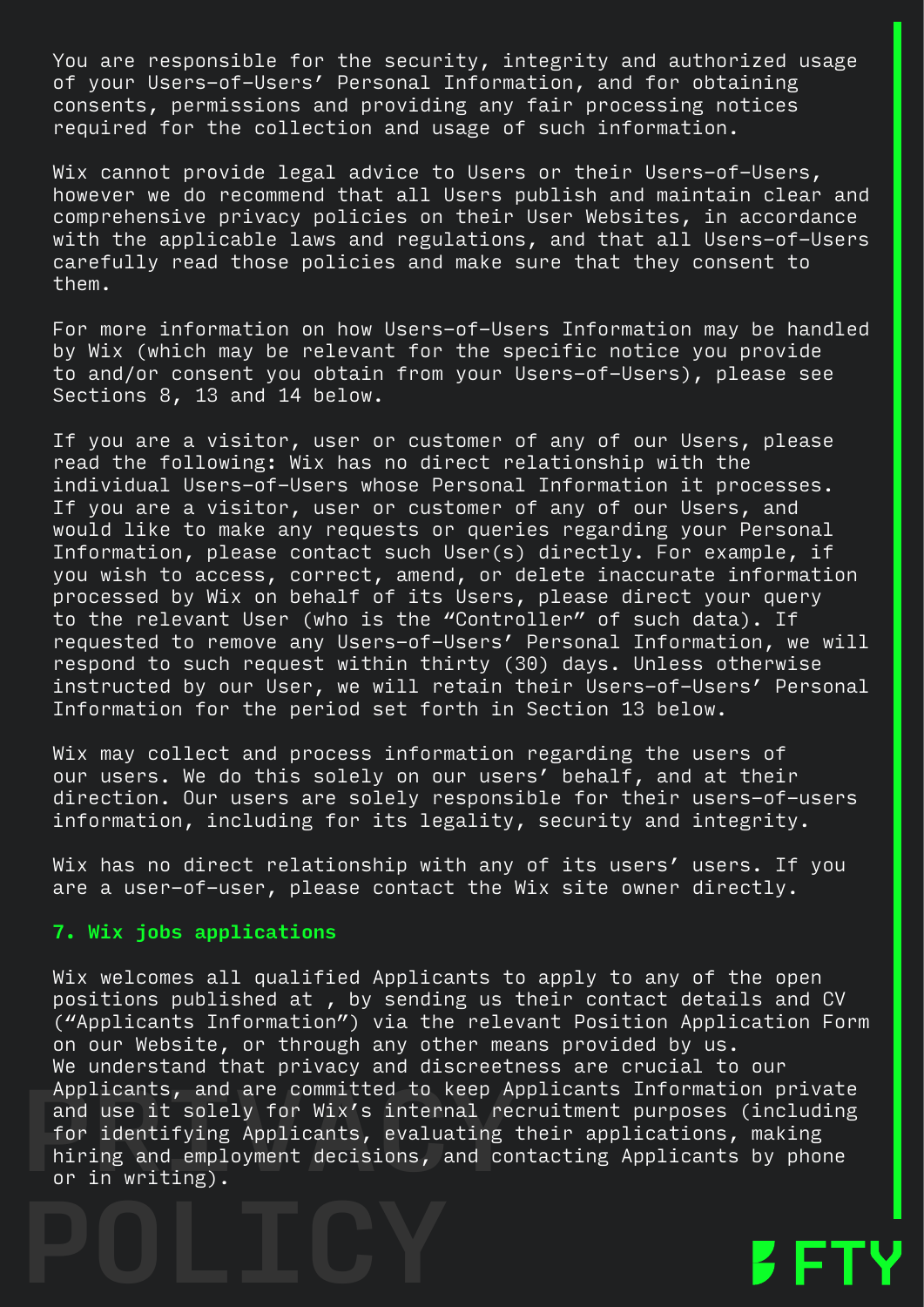Please note that Wix may retain Applicants Information submitted to it for no longer than two years after the applied position has been filled or closed. This is done so we can re-consider Applicants for other positions and opportunities at Wix; so we can use their Applicants Information as reference for future applications submitted by them; and if the Applicant is hired, for additional employment and business purposes related to his/her work at Wix.

If you previously submitted your Applicants Information to Wix, and now wish to access it, update it or have it deleted from Wix's systems, please contact us at.

We welcome all qualified job seekers to apply to any of our open positions, by sending us their contact details and CV.

We will use such information solely for our internal recruitment, employment and business purposes.

#### 8. Sharing personal information with third parties

Wix may share your Personal Information with third parties (or otherwise allow them access to it) only in the following manners and instances:

#### 8.1. Third Party Services:

Wix has partnered with a number of selected service providers, whose services and solutions complement, facilitate and enhance our own. These include hosting and server co-location services, communications and content delivery networks (CDNs), data and cyber security services, billing and payment processing services, domain name registrars, fraud detection and prevention services, web analytics, e-mail distribution and monitoring services, session recording and remote access services, performance measurement, data optimization and marketing services, content providers, and our legal and financial advisors (collectively, "Third Party Service(s)").

Such Third Party Services may receive or otherwise have access to our Visitors' and Users' Personal Information and/or Users-of-Users' Personal Information, in its entirety or in part – depending on each of their particular roles and purposes in facilitating and enhancing our Services and business, and may only use it for such purposes.

and service you visit berore providing<br>This Privacy Policy does not apply to su<br>websites and services.<br>Wix is accountable for Personal Informa<sup>.</sup> Note that while our Services may contain links to other websites or services, we are not responsible for such websites' or services' privacy practices. We encourage you to be aware when you leave our Services and read the privacy statements of each and every website and service you visit before providing your Personal Information. This Privacy Policy does not apply to such linked third -party websites and services.

Wix is accountable for Personal Information that it receives under

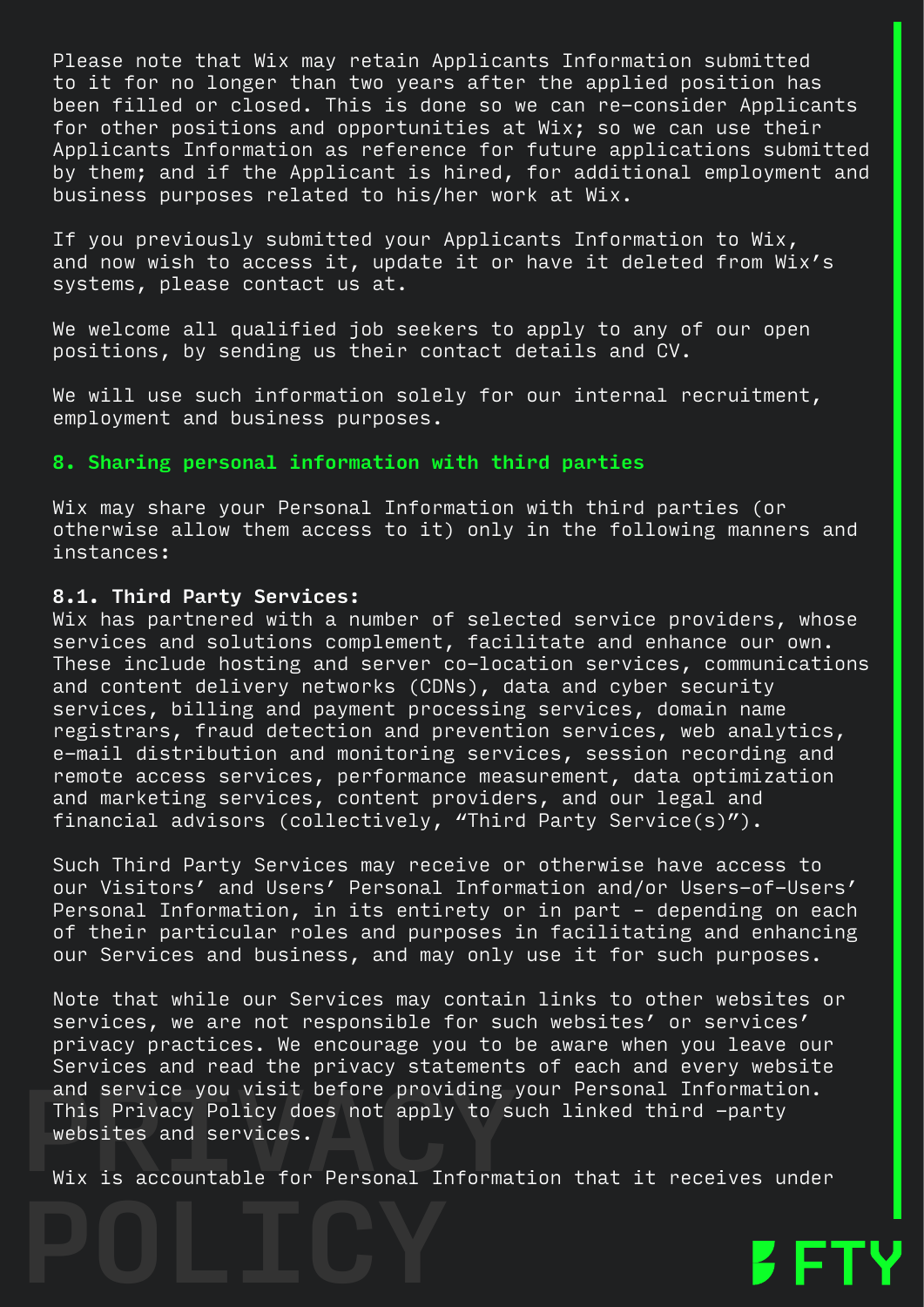the Privacy Shield and subsequently transfers to a third party as described in the Privacy Shield Principles. In particular, Wix remains responsible and liable under the Privacy Shield Principles if third-party agents that it engages to process the Personal Information on its behalf do so in a manner inconsistent with the Principles, unless Wix proves that it is not responsible for the event giving rise to the damage.

We may share the information of our visitors, users and their usersof-users with various third parties, including certain service providers, law enforcement officials and application developers.

The information may be shared solely in accordance with this policy.

#### 8.2. Law Enforcement, Legal Requests and Duties:

Where permitted by local data protection laws, Wix may disclose or otherwise allow others access to your Personal Information pursuant to a legal request, such as a subpoena, legal proceedings, search warrant or court order, or in compliance with applicable laws, if we have good faith belief that the law requires us to do so, with or without notice to you.

#### 8.3. Protecting Rights and Safety:

Wix may share your Personal Information with others if we believe in good faith that this will help protect the rights, property or personal safety of Wix, any of our Users, any Users-of-Users, or any member of the general public, with or without notice to you.

#### 8.4. Social Media Features and Framed Pages:

Our Services include certain Social Media features and widgets, single sign on features, such as the "Facebook Connect" or "Google Sign-in", the "Facebook Like" button, the "Share this" button or other interactive mini-programs ("Social Media Features").These Social Media Features may collect information such as your IP address or which page you are visiting on our Website, and may set a cookie to enable them to function properly. Social Media Features are either hosted by a third party or hosted directly on our Services. Your interactions with these third parties' Social Media Features are governed by their policies and not ours.

In fact providing it to these third part<br>interactions and sharing too are govern<br>policies and not ours. In addition, our Services may enable you to share your Personal Information with third parties directly, such as via page framing techniques to serve content to or from Third Party Services or other parties, while preserving the look and feel of our Website and Services ("Frames"). Please be aware that if you choose to interact or share any Personal Information via such Frames, you are in fact providing it to these third parties and not to us, and such interactions and sharing too are governed by such third parties' policies and not ours.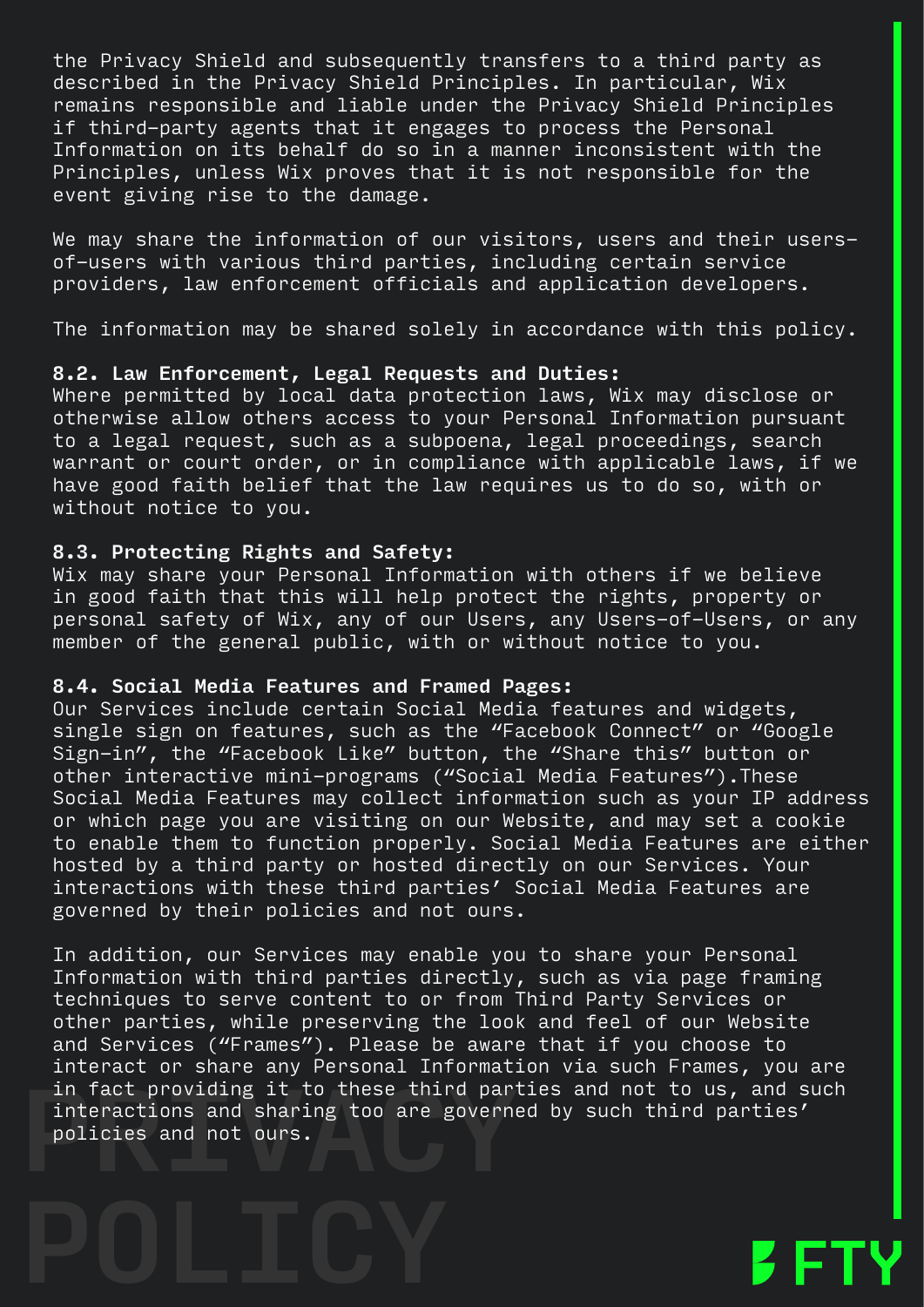#### 8.5. App Market Developers:

As part of our App Market program, we allow third party developers ("Third Party Developer(s)") to develop and offer their own applications via the Wix App Market ("Third Party App(s)"), in conjunction with Wix.

Each Third Party Developer is bound by the Wix App Market – Partner Program Agreement, which among others, contains restrictions on how they may access, store and use the Non-personal and Personal Information you and/or your Users-of-Users provide them or us. We encourage you to review any privacy policy accompanying a Third Party App and ask Third Party Developers for any clarifications you may need before deciding to install and use their Third Party App. Wix does not control and is not responsible for the actions or policies of any Third Party Developers, and your use of any Third Party App is at your own risk.

#### 8.6. Wix Apps and/or Third Party Apps:

By installing certain Wix Apps and/or Third Party Apps, you also allow their respective provider to share and/or access certain Non-personal and Personal Information regarding you and/or your Users-of-Users. Such information includes, among others, contact details, messages, business applications and certain activities on the Services and/or User Website, which are stored and thereafter accessible via your User Account. For further details regarding the Personal Information that may be collected and shared, please see the Wix App Market Terms of Use.

In order to further protect your and your Users-of-Users' privacy, we contractually prohibit all Third Party Developers from combining Personal Information collected across different User Websites and Services, and from sharing Users-of-Users' Personal Information other than with other Apps installed on the same User Website or Services, for the purposes of such specific User Website or Services. Wix however may still access and use information collected and stored across different User Websites and Apps, as necessary for providing and improving its Services.

You are solely responsible for notifying your Users-of-Users of the collection, processing and use of their Personal Information and informing them that their Personal Information will be transferred to and processed by Wix on your behalf.

them. You should note nowever that previstill retain certain information that was<br>revocation, so if you wish such informat<br>that you contact Wix or the Third Party<br>request them to do so. To prevent the collection or sharing of Personal Information, you may either avoid installing Apps to your User Website, revoke the permissions granted to Apps you do install, or simply uninstall them. You should note however that previously-installed Apps may still retain certain information that was collected prior to the revocation, so if you wish such information to be deleted, we suggest that you contact Wix or the Third Party Developer directly and request them to do so.

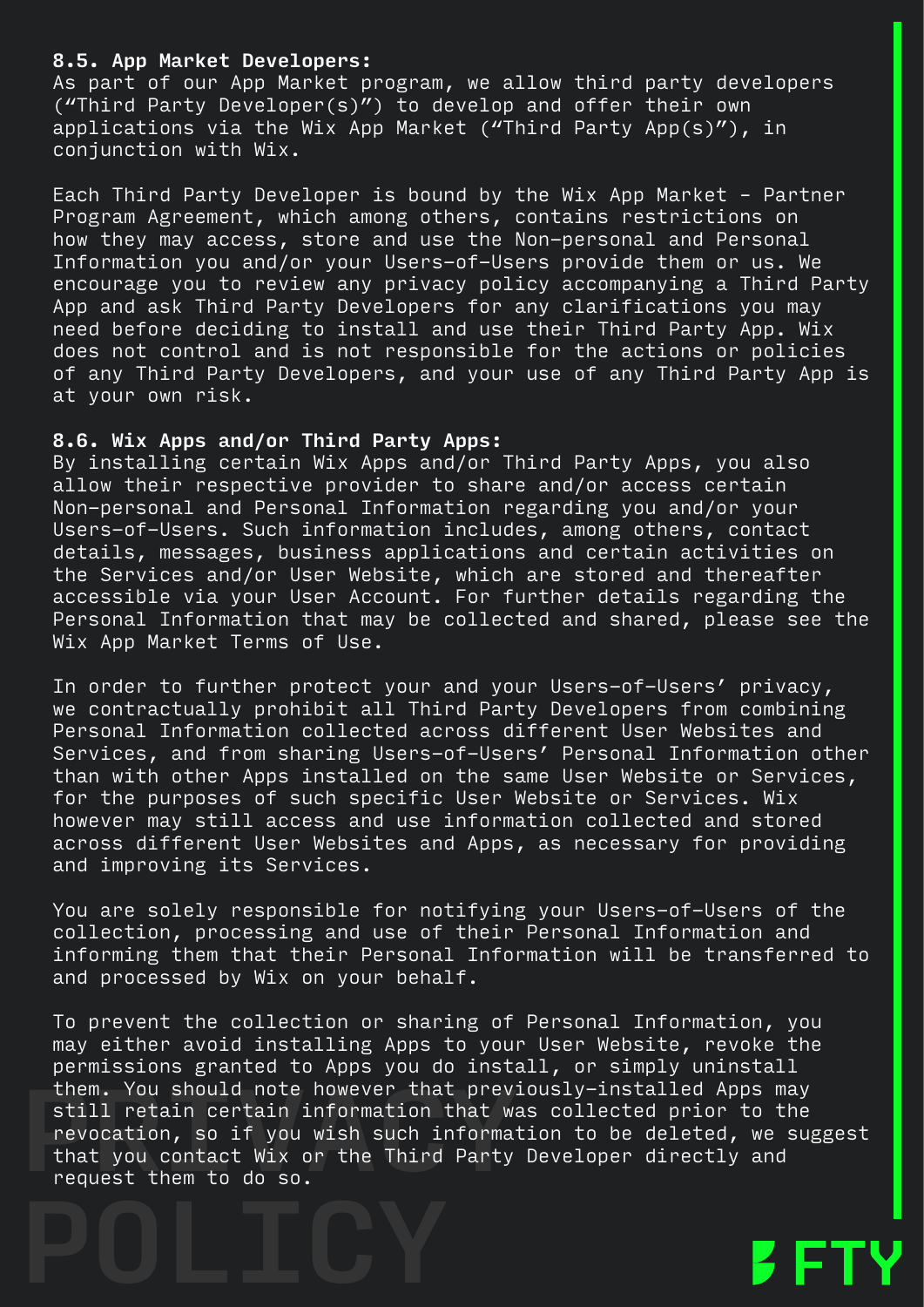#### 8.7. Wix Subsidiaries and Affiliated Companies:

We may share Personal Information internally within our family of companies, for the purposes described in this Privacy Policy. For example, we may share your Personal Information with Wix.com Inc., our US-based subsidiary, in the course of facilitating and providing you (and your Users-of-Users) with our Services. In addition, should Wix or any of its affiliates undergo any change in control, including by means of merger, acquisition or purchase of substantially all of its assets, your Personal Information may be shared with the parties involved in such event. If we have good faith that such change in control might materially affect your Personal Information stored with us, we will notify you via e-mail and/or prominent notice on our Website of this event and certain choices you may have regarding your Personal Information.

Sharing of Personal Information from Wix subsidiaries and affiliated companies in the European Union and Switzerland to Wix' United States subsidiary, adheres to the EU-US and Swiss-US Privacy Shield frameworks.

To clarify, Wix may share your Personal Information in manners other than as described above, pursuant to your explicit approval, or if we are legally obligated to do so. Moreover, Wix may transfer, share, disclose or otherwise use Non-personal Information in its sole discretion and without the need for further approval.

#### 9. Use of cookies and other tracking technologies

Wix, together with its marketing, analytics and technology partners, uses certain monitoring and tracking technologies (such as cookies, beacons, pixels, tags and scripts). These technologies are used in order to maintain, provide and improve our Services on an ongoing basis, and in order to provide our Visitors, our Users and their Users-of-Users with a better experience. For example, thanks to these technologies, we are able to maintain and keep track of our Visitor's and Users' preferences and authenticated sessions, to better secure our Services, to identify technical issues, user trends and effectiveness of campaigns, and to monitor and improve the overall performance of our Services.

Please note that Third Party Services placing cookies or utilizing other tracking technologies through our Services may have their own policies regarding how they collect and store information. Such practices are not covered by our Privacy Policy and we do not have any control over them.

COOKIES: In order for some of these teck<br>a small data file ("cookie") must be dow<br>device. By default, we use several pers:<br>of session and user authentication, secw<br>preferences (e.g., regarding default lan Cookies: In order for some of these technologies to work properly, a small data file ("cookie") must be downloaded and stored on your device. By default, we use several persistent cookies for purposes of session and user authentication, security, keeping the User's preferences (e.g., regarding default language and settings),

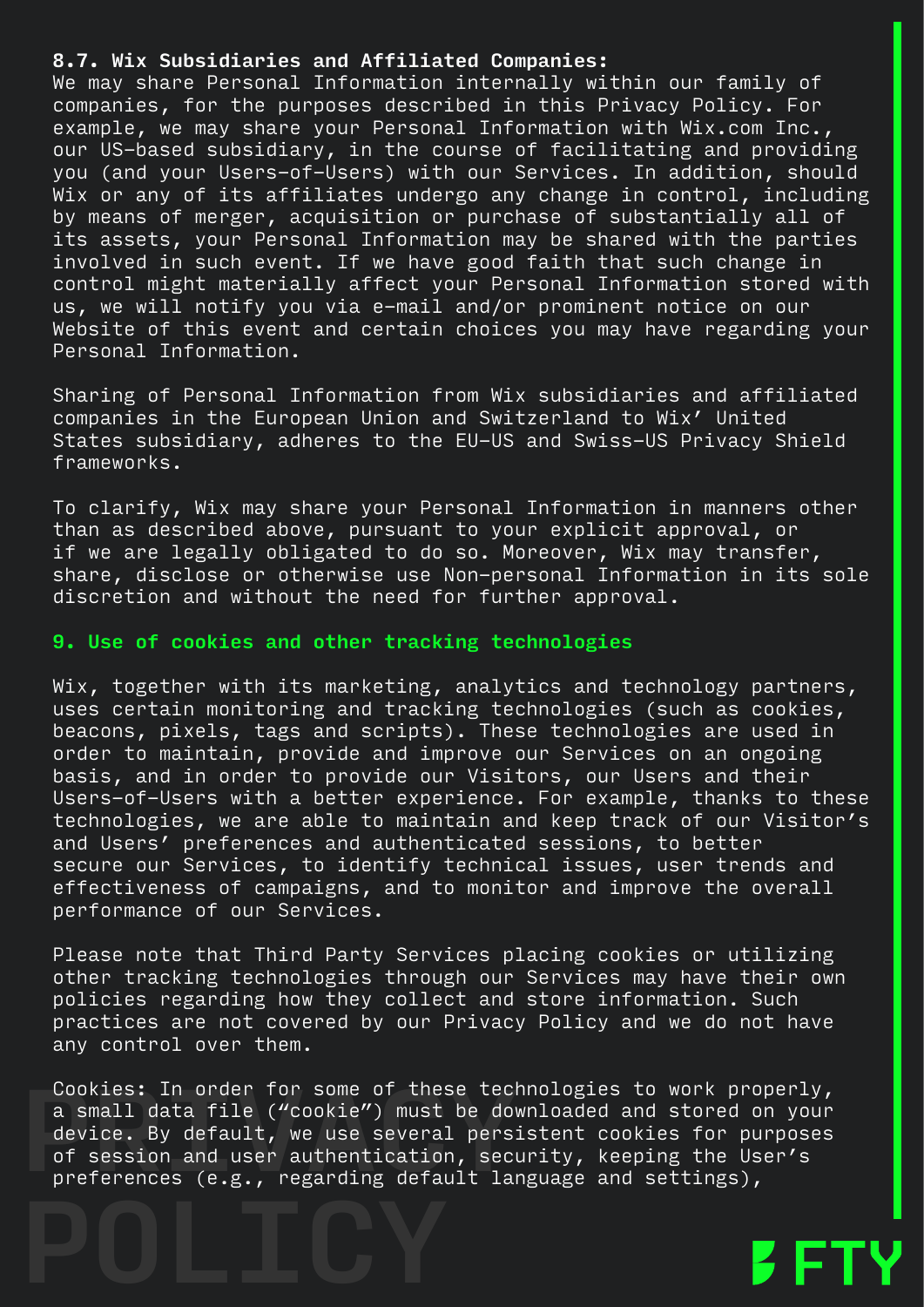connection stability (e.g., for uploading media, using e-Commerce features, etc.), monitoring performance of our services and marketing campaigns, and generally providing and improving our services.

If you want to delete or block any cookies, please refer to the help and support area on your internet browser for instructions on how to locate the file or directory that stores cookies. Information on deleting or controlling cookies is also available at (note that this website is not provided by Wix, and we, therefore, cannot ensure its accuracy, completeness or availability). Please note that deleting our cookies or disabling future cookies or

tracking technologies may prevent you from accessing certain areas or features of our Services, or may otherwise adversely affect your user experience.

Clear Gifs: We and certain Third Party Services may employ a software technology called "clear gifs" (a.k.a. Web Beacons/Web Bugs), which enables them and us to improve our Services by measuring their effectiveness and performance. Clear gifs are tiny graphics with a unique identifier, similar in function to cookies, however are not stored on your device, but instead embedded within our Services.

Flash and HTML5: We and certain Third Party Services may also employ certain tracking technologies known as "Flash cookies" and "HTML5", mainly for advertising purposes. Various browsers may offer their own management tools for removing or blocking such technologies. Additional information about managing Flash cookies is available here.

(Please note that this website is not provided by Wix, and we therefore cannot ensure its accuracy, completeness or availability).

Behavioural Targeting/Re-Targeting: Certain Third Party Services and ad networks may display advertising on our Website, on Wix Apps and on Wix mobile apps, or manage our advertising on other websites. Such parties may use certain tracking technologies to collect certain information about your activities on the Services and different third party Services to provide you with targeted advertising based on your interests and preferences. You may opt-out of receiving targeted ads from certain advertisers and ad networks by clicking here (or if you are located in the European Union click here (provided by YourChoicesOnline.eu). Please note this does not opt you out of receiving all advertising and that your opt-out will only be in relation to the specific advertising. You will continue to receive advertising for which you have not opted out.

rrom other sources, including publicly a<br>parties from whom we have purchased data<br>information we already have about you.<br>expand and analyze our records, identify<br>products and Services that may be of in User Data Supplementation: We may receive information about you from other sources, including publicly available databases or third parties from whom we have purchased data, and combine this data with information we already have about you. This helps us to update, expand and analyze our records, identify new customers, and provide products and Services that may be of interest to you. Where we obtain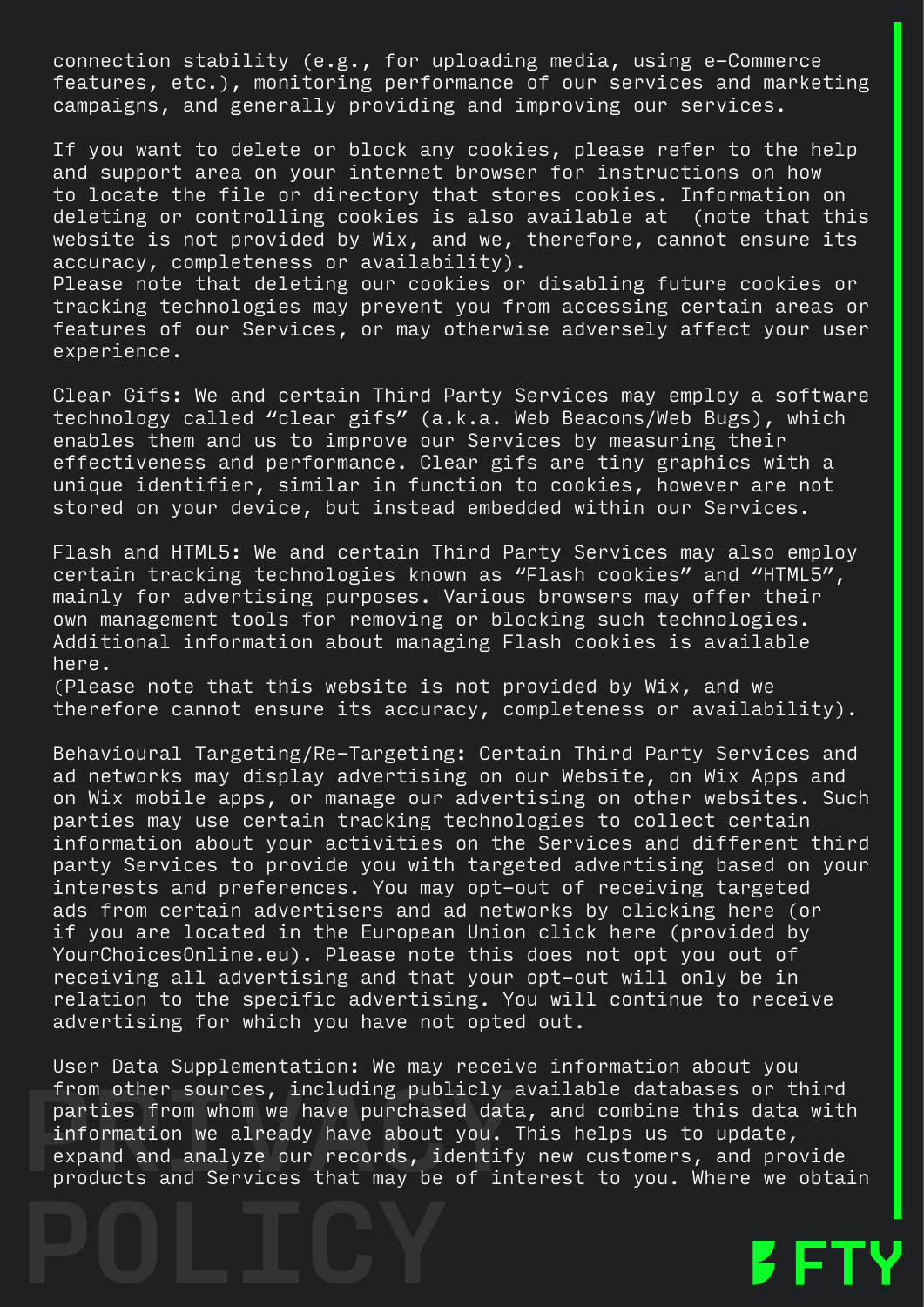your Personal Information from these third parties, we ensure that such parties are contractually committed to inform you that your Personal Information will be disclosed to us and we take steps to ensure the accuracy of your Personal Information before using it. If you provide us personal information about others, or if others give us your information, we will only use that information for the specific reason for which it was provided to us.

"Do Not Track" Signals: Please note that we do not change our practices in response to a "Do Not Track" signal in the HTTP header from a browser or mobile application.

We and certain third party services may use cookies and similar tracking technologies throughout our services.

These technologies are used mostly for stability, security, functionality, performance and advertising purposes.

You may block, opt-out of or otherwise manage such tracking technologies by yourself, through your browser settings or other sources – but please note that this may adversely affect the way you experience our services.

#### 10. Communications from Wix

#### 10.1. Promotional Messages:

We may use your Personal Information to send you promotional content and messages by e-mail, text messages, direct text messages,  $\overline{m}$  marketing calls and similar forms of communication from Wix or our partners (acting on Wix's behalf) through such means.

If you do not wish to receive such promotional messages or calls, you may notify Wix at any time or follow the "unsubscribe" or STOP instructions contained in the promotional communications you receive.

We take steps to limit the promotional content we send you to a reasonable and proportionate level, and to send you information which we believe may be of interest or relevance to you, based on your information.

We may send you promotional messages and content.

You can easily opt-out of receiving promotional messages by contacting us or unsubscribing.

#### 10.2. Service and Billing Messages:

Wix may also contact you with important information regarding our Services, or your use thereof.

wix may also contact you with important<br>Services, or your use thereof.<br>For example, we may send you a notice (<br>available to us) if a certain Service is For example, we may send you a notice (through any of the means available to us) if a certain Service is temporarily suspended

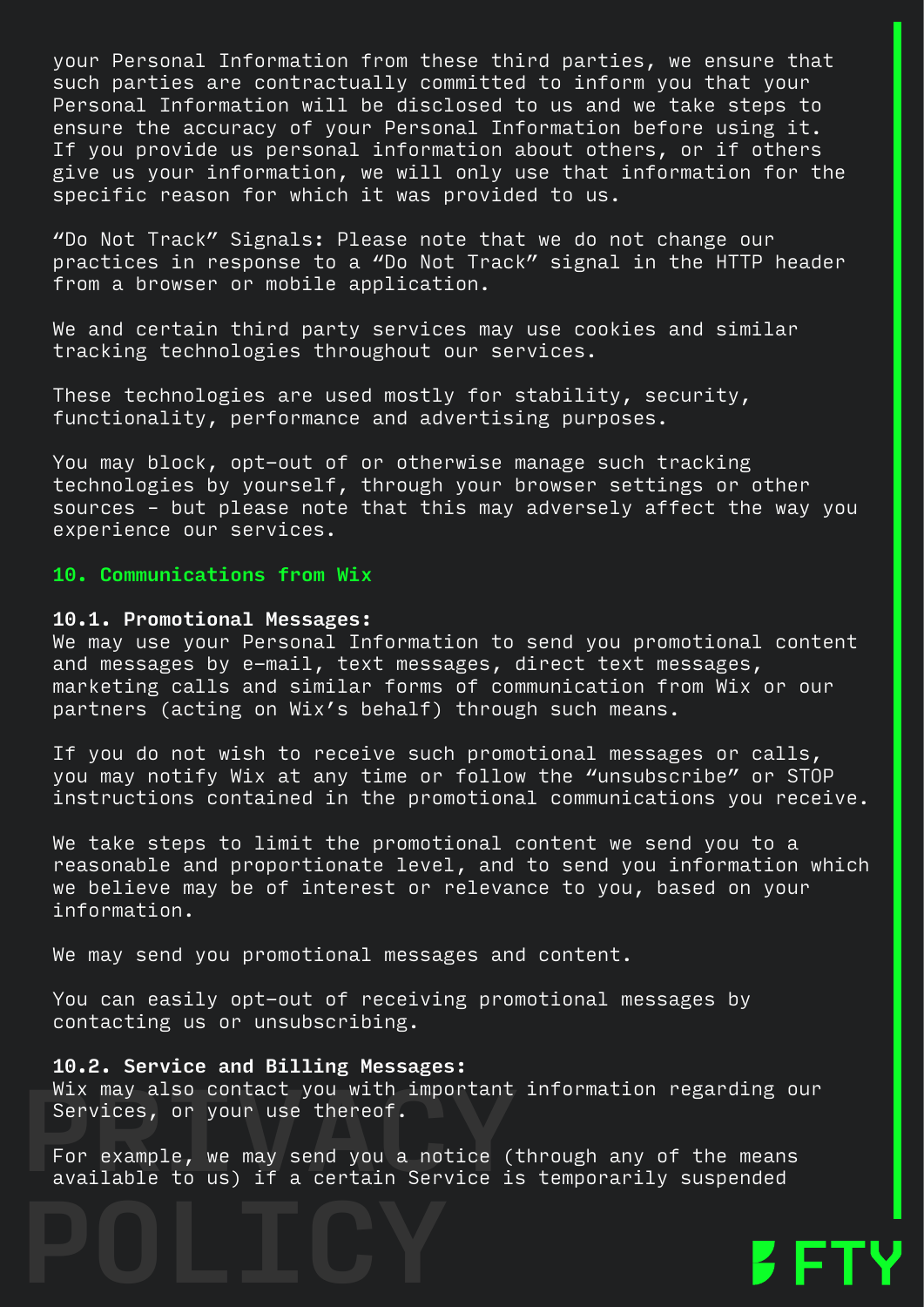for maintenance; reply to your support ticket or e-mail; send you reminders or warnings regarding upcoming or late payments for your current or upcoming subscriptions; forward abuse complaints regarding your User Website; or notify you of material changes in our Services. It is important that you are always able to receive such messages. For this reason, you are not be able to opt-out of receiving such Service and Billing Messages unless you are no longer a Wix Visitor or User (which can be done by deactivating your account).

We may also contact you with service and billing-related messages and content. You will not be able to opt-out of receiving such messages.

11. Your rights in relation to your personal information

It is imperative that you have control over your Personal Information. That's why Wix is taking steps to enable you to access, receive a copy of, update, amend, delete, or limit the use of your Personal Information.

Before disclosing the requested Personal Information, we may ask you for additional information in order to confirm your identity and for security purposes. We reserve the right to charge a fee where permitted by law (e.g., if your request is unfounded or excessive).

You have the right to file a complaint with your local supervisory authority for data protection (but we still recommend that you contact us first).

If you are a Wix Visitor or User, and you wish to receive a copy, access and/or request us to make corrections to the Personal Information that you have stored with us (either yours or your Usersof-Users'), or wish to request a list of what Personal Information (if any) pertaining to you we disclosed to third parties for direct marketing purposes, please follow the instructions provided in these Help Center articles: "GDPR: Retrieving Your Wix Account Data" or "GDPR: Permanently Deleting Your Wix Account". You can also, mail your request to Wix.com, 40 Namal Tel Aviv St., Tel Aviv 6350671, Israel.

We will make all reasonable efforts to honor your request promptly (unless we require further information from you in order to fulfil your request), subject to legal and other permissible considerations.

all its data will be removed permanently<br>to restore your account or retrieve your<br>contact Wix Support in the future, the s<br>account and Support agents will not be a Please note that permanently deleting your Wix account erases all of your information from Wix's databases. After completing this process, you can no longer use any of your Wix services, your account and all its data will be removed permanently, and Wix will not be able to restore your account or retrieve your data in the future. If you contact Wix Support in the future, the system will not recognize your account and Support agents will not be able to locate the deleted account.

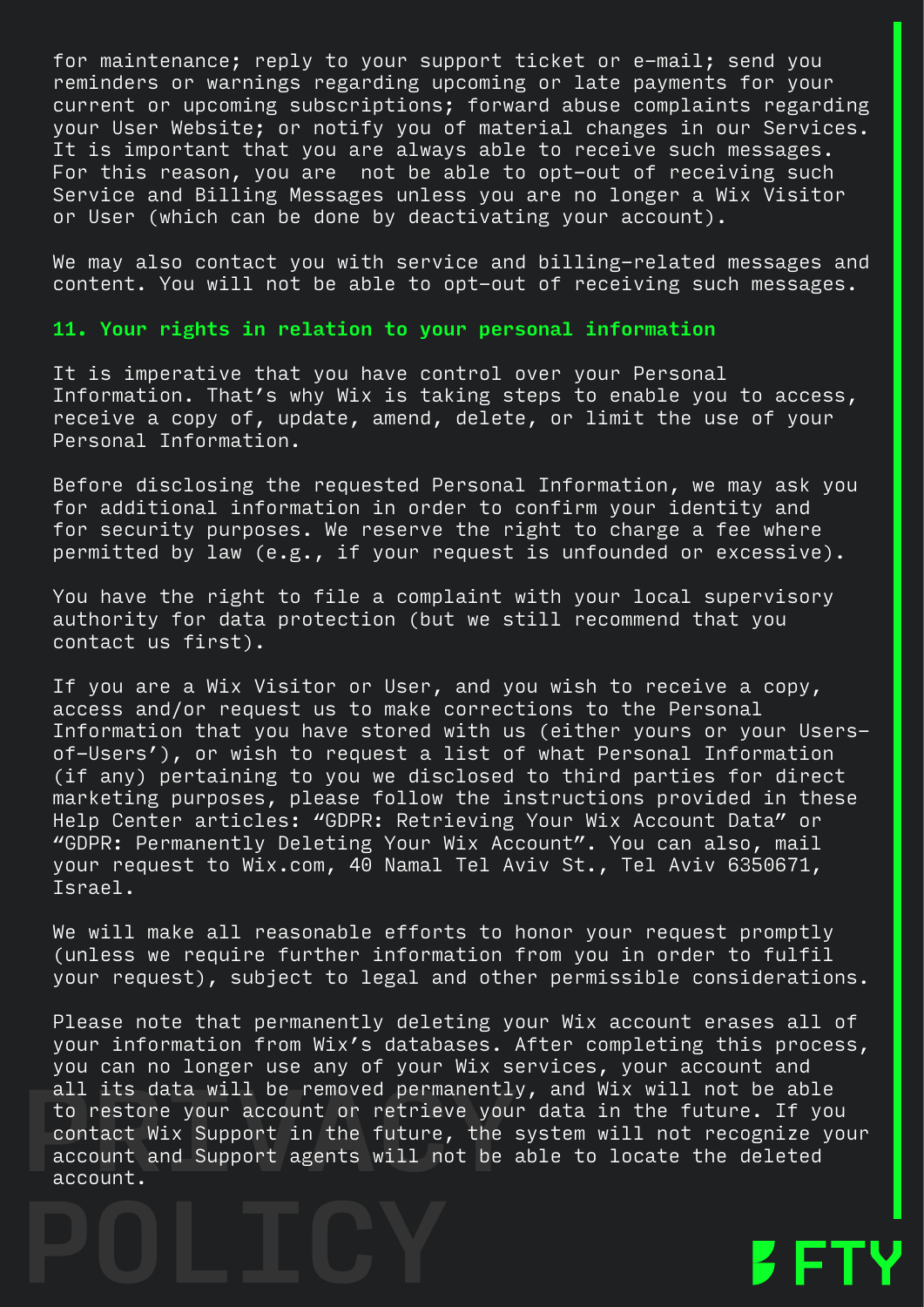You may request to access, receive a copy of, update, amend, delete, or limit the use of your Personal Information you have stored with us. Just send us an e-mail or fill out our dedicated GDPR form. You may also correct and/or update your information through your account or website settings.

You can delete your Personal Information by deleting your entire account. We will respond to your requests within a reasonable timeframe.

#### 12. Questions and Complaints

If you have any questions or concerns about our collection, use or disclosure of Personal Information, or if you believe we have not complied with this Privacy Policy or applicable data protection laws, please contact us – our details are set out at the end of this Privacy Policy.

Our Data Protection Officer team will investigate the complaint and determine whether a breach has occurred and what action, if any, to take. We take every privacy complaint seriously and will make all reasonable efforts to resolve your complaint promptly. Our target response time is 30 days. We expect our procedures will deal fairly and promptly with your complaint. However, if you remain dissatisfied, you can also make a complaint with your local supervisory authority for data protection. You can file a complaint with your local supervisory authority for data protection at any time, however we recommend that you contact us first so we can try to resolve it. You can file a complaint with your local supervisory authority for data protection at any time. Please contact us first so we can try to resolve your concerns.

#### 13. Data Retention

We may retain your Personal Information (as well as your Users-of-Users' Information) for as long as your User Account is active, as indicated in this Privacy Policy or as otherwise needed to provide you with our Services. We may continue to retain such Personal Information even after you deactivate your User Account and/or cease to use any particular Services, as reasonably necessary to comply with our legal obligations, to resolve disputes regarding our Users or their Users-of-Users, prevent fraud and abuse, enforce our agreements and/or protect our legitimate interests. We maintain a data retention policy which we apply to information in our care. Where your Personal Information is no longer required we will ensure it is securely deleted.

We may keep your information for as long<br>and longer as needed (for example, if we<br>keep it longer, or need it to protect ou We may keep your information for as long as your account is active, and longer as needed (for example, if we are legally obligated to keep it longer, or need it to protect our interests).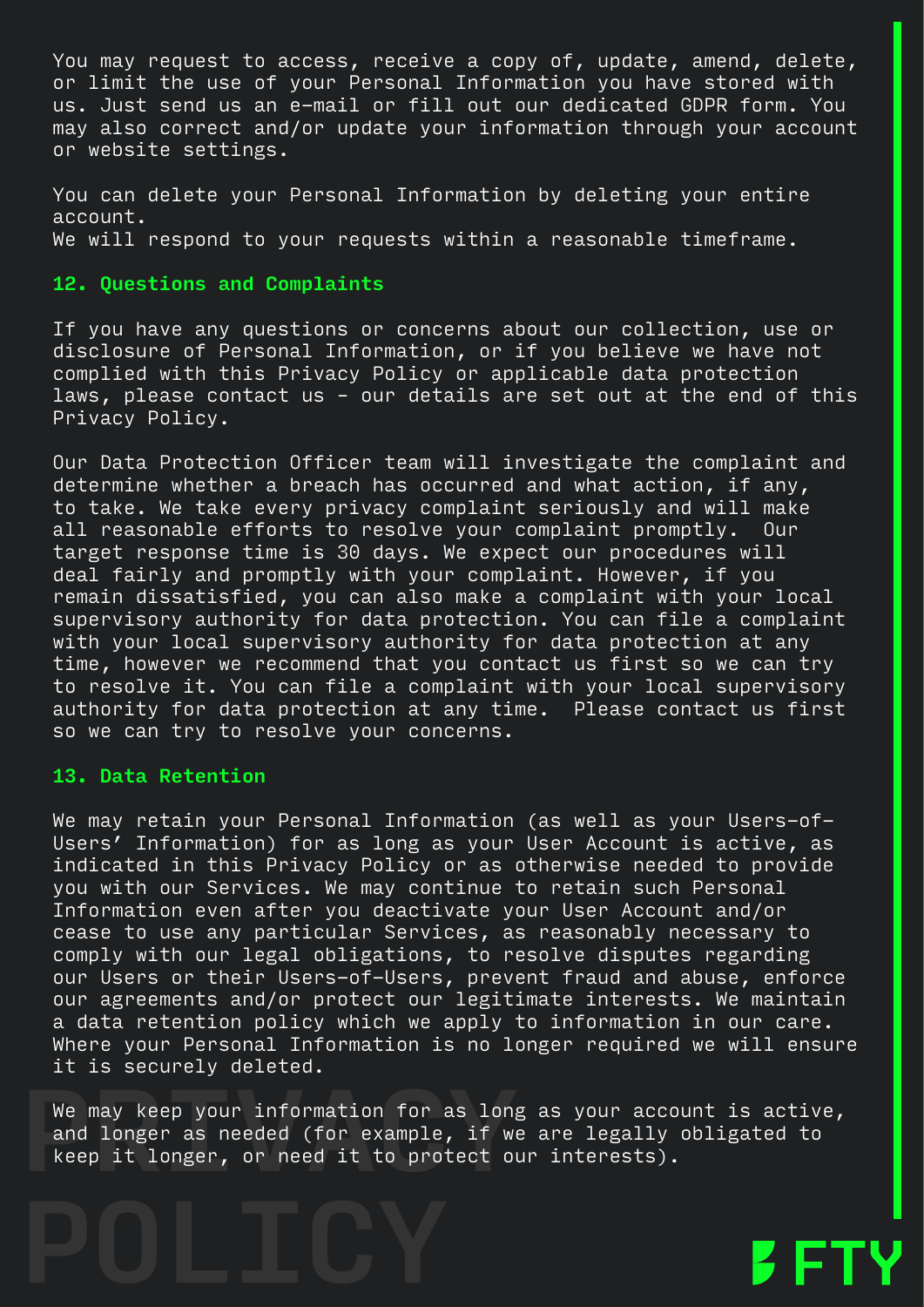#### 14. Security

Wix has implemented security measures designed to protect the Personal Information you share with us, including physical, electronic and procedural measures. Among other things, we offer HTTPS secure access to most areas on our Services; the transmission of sensitive payment information (such as a credit card number) through our designated purchase forms is protected by an industry standard SSL/TLS encrypted connection; and we regularly maintain a PCI DSS (Payment Card Industry Data Security Standards) certification. We also regularly monitor our systems for possible vulnerabilities and attacks, and regularly seek new ways and Third Party Services for further enhancing the security of our Services and protection of our Visitors' and Users' privacy.

Regardless of the measures and efforts taken by Wix, we cannot and do not guarantee the absolute protection and security of your Personal Information, your Users-of-Users' Information or any other User Content you upload, publish or otherwise share with Wix or anyone else.

We therefore encourage you to set strong passwords for your User Account and User Website, and avoid providing us or anyone with any sensitive information of which you believe its disclosure could cause you substantial or irreparable harm. Furthermore, because certain areas on our Services are less secure than others (for example, if you set your Support forum ticket to be "Public" instead of "Private", or if you browse to a non-SSL page), and since e-mail and instant messaging are not recognized as secure forms of communications, we request and encourage you not to share any Personal Information on any of these areas or via any of these methods.

If you have any questions regarding the security of our Services, you are welcome to contact us at.

We are committed to securing your personal information, and use various security measures to better protect it.

However, as we can't guarantee absolute protection – we encourage you to be careful, set a strong password for your account, and avoid submitting any sensitive information which, if exposed, could cause you major harm.

#### 15. Public forums and user content

our services offer publicly accessible to<br>forums. Please be aware that any informa<br>areas may be read, collected, and used t<br>To request removal of your Personal Info<br>communities or forums, feel free to con Our Services offer publicly accessible blogs, communities and support forums. Please be aware that any information you provide in any such areas may be read, collected, and used by others who access them. To request removal of your Personal Information from our blogs, communities or forums, feel free to contact us at: . In some cases,

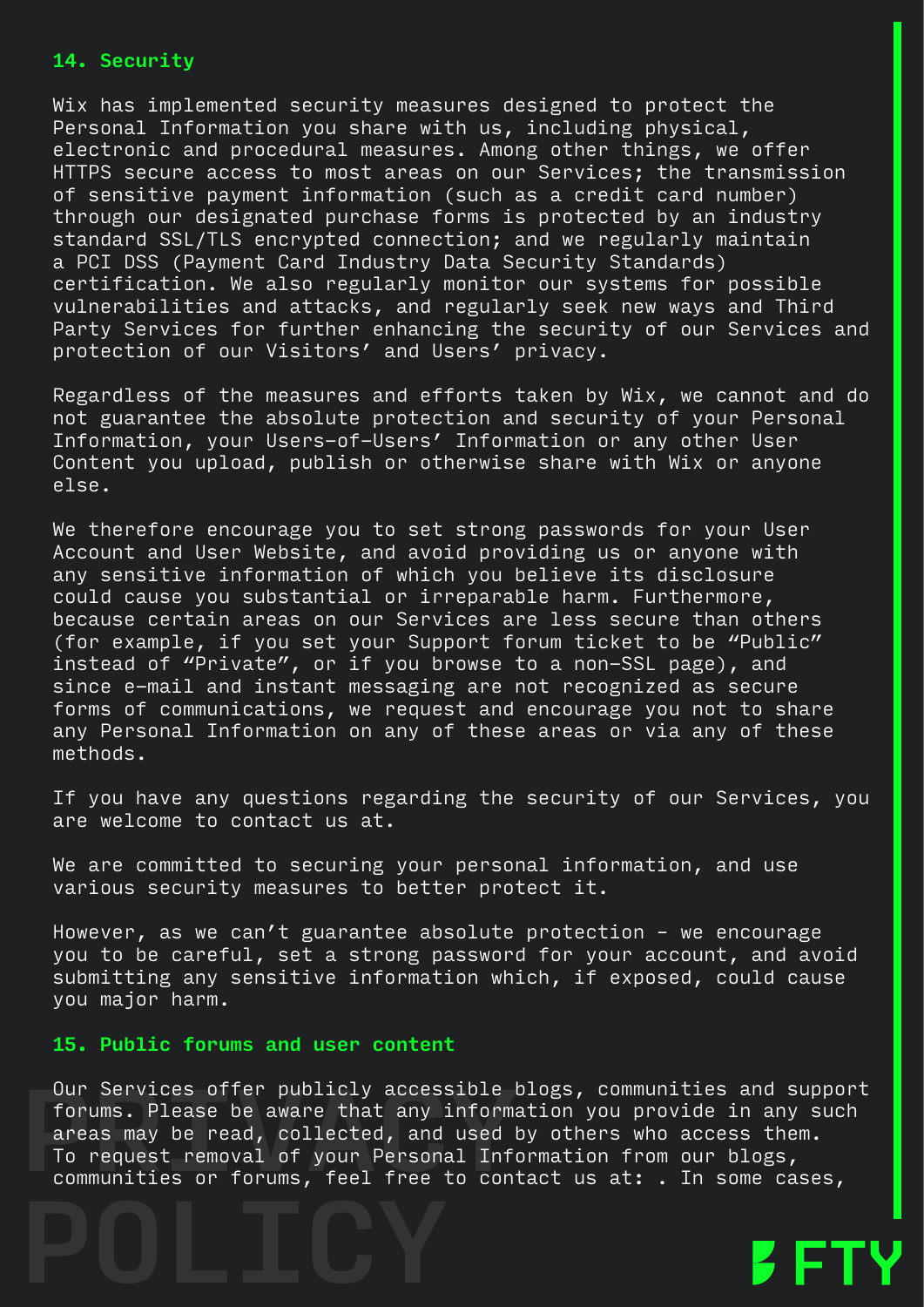we may not be able to remove your Personal Information from such areas. For example, if you use a third party application to post a comment (e.g., the Facebook social plugin application) while logged in to your related profile with such third party, you must login into such application or contact its provider if you want to remove the Personal Information you posted on that platform. In any event, we advise against posting any information (or use any posting means to post information) you don't wish to publicize on these platforms.

If you upload any User Content to your User Account or post it on your User Website and provide it in any other way as part of the use of any Service, you do so at your own risk.

We have put adequate security measures in place to protect your Personal Information. However, we cannot control the actions of other Users or members of the public who may access your User Content, and are not responsible for the circumvention of any privacy settings or security measures you or we may have placed on your User Website (including, for instance, password-protected areas on your User Website). You understand and acknowledge that, even after its removal by you or us, copies of User Content may remain viewable in cached and archived pages or if any third parties (including any of your Users-of-Users) have copied or stored such User Content. To clarify, we advise against uploading or posting any information you do not wish to be public.

Avoid posting any information to any of the public areas on our Services, or to your own website, if you don't want it to become publicly available.

#### 16. Updates and interpretation

We may update this Privacy Policy as required by applicable law, and to reflect changes to our information collection, usage and storage practices. If we make any changes that we deem as "material" (in our sole good faith discretion), we will notify you (using one of the notification methods set forth in Section 15.3 of the Terms of Use) prior to the change becoming effective. We encourage you to periodically review this page for the latest information on our privacy practices.

Unless stated otherwise, our most current Privacy Policy applies to all information that we have about you and your Users-of-Users, with respect to our Website, Wix Apps, Mobile Apps and other Services.

Any neading, caption or section title compressed and the explanation or summary under the right<br>provided only for convenience, and in no<br>section or provision hereof, or legally Any heading, caption or section title contained herein, and any explanation or summary under the right "#ItsThatEasy" column, is provided only for convenience, and in no way defines or explains any section or provision hereof, or legally binds any of us in any way.